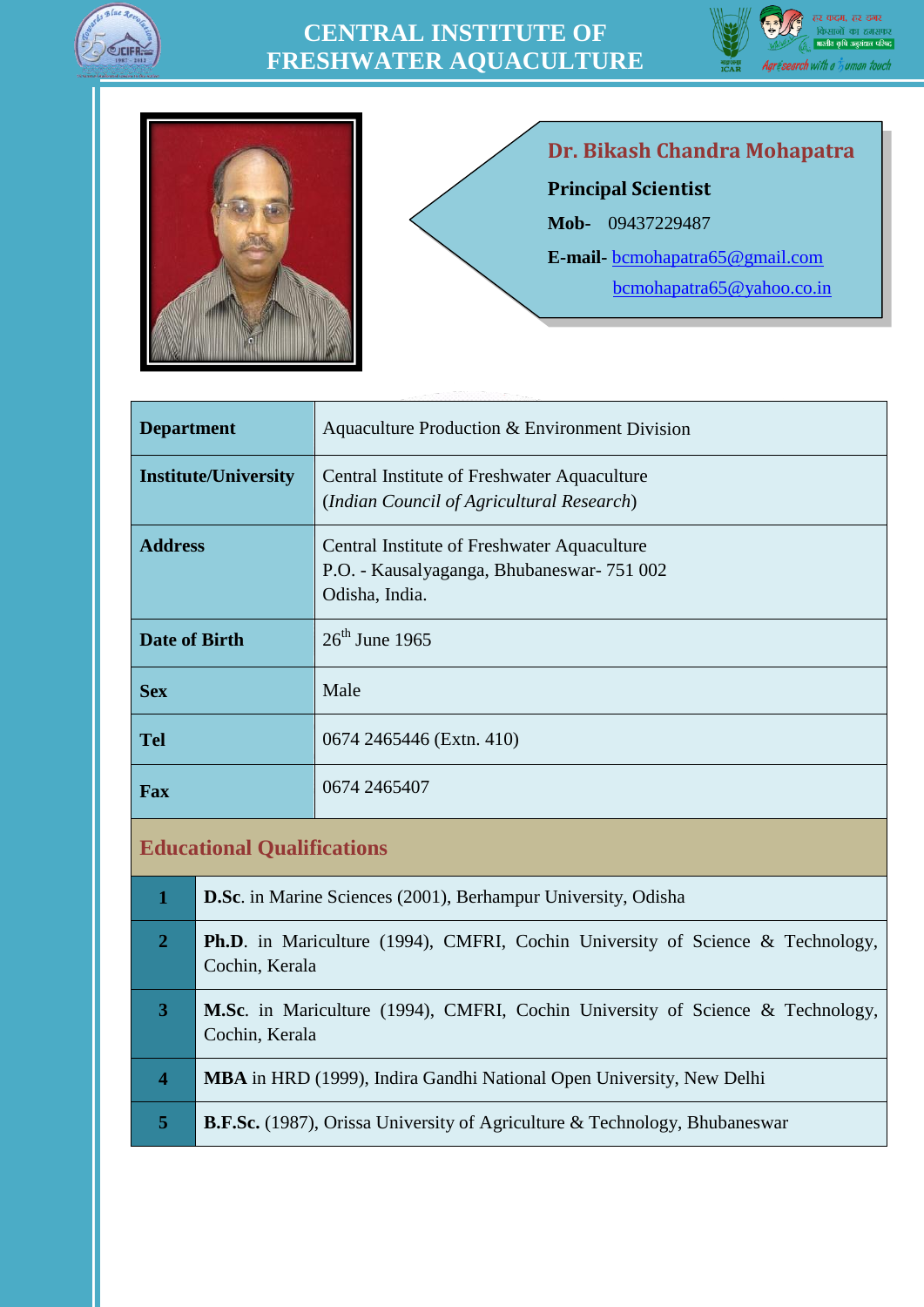



|              | <b>Academic Awards</b>              |                                                                                                                                                                                                                                                                                                                                                                                                                                                                                                                                                                                                                                                                                                                                                                                                                                                                                                                                                                                |
|--------------|-------------------------------------|--------------------------------------------------------------------------------------------------------------------------------------------------------------------------------------------------------------------------------------------------------------------------------------------------------------------------------------------------------------------------------------------------------------------------------------------------------------------------------------------------------------------------------------------------------------------------------------------------------------------------------------------------------------------------------------------------------------------------------------------------------------------------------------------------------------------------------------------------------------------------------------------------------------------------------------------------------------------------------|
| $\mathbf{A}$ | Scholarships/<br><b>Fellowships</b> | <b>U.P. Scholarship</b> awarded by Khurda Educational Division,<br>$\bullet$<br>Odisha in Class-V.                                                                                                                                                                                                                                                                                                                                                                                                                                                                                                                                                                                                                                                                                                                                                                                                                                                                             |
|              |                                     | National Rural Talent Scholarship awarded by Board of<br>Secondary Education, Odisha in Class- VII and stood First in<br>Banapur Block, Khurda District, Odisha.                                                                                                                                                                                                                                                                                                                                                                                                                                                                                                                                                                                                                                                                                                                                                                                                               |
|              |                                     | National Scholarship awarded by Board of Secondary Education,<br>$\bullet$<br>Odisha in H.S.C. and continued till the completion of B.F.Sc.                                                                                                                                                                                                                                                                                                                                                                                                                                                                                                                                                                                                                                                                                                                                                                                                                                    |
|              |                                     | Junior Research Fellowship awarded by Indian Council of<br>$\bullet$<br>Agricultural Research (ICAR), New Delhi in M. Sc. (Mariculture).                                                                                                                                                                                                                                                                                                                                                                                                                                                                                                                                                                                                                                                                                                                                                                                                                                       |
|              |                                     | Senior Research Fellowship awarded by ICAR, New Delhi in<br>Ph.D. (Mariculture).                                                                                                                                                                                                                                                                                                                                                                                                                                                                                                                                                                                                                                                                                                                                                                                                                                                                                               |
| B            | <b>Awards</b>                       | <b>International</b><br>CIGR Journal Outstanding Paper Award-2010 for the high<br>quality scientific publication from the International Commission of<br>Agricultural<br><b>Biosystems</b><br>Engineering<br>and<br>(Commission)<br>Internationale du Génie Rural (CIGR) on 15 June 2010 during the<br>$17th$ CIGR World Congress-2010 (12-17 June 2010) held at<br>Quebec, Canada.                                                                                                                                                                                                                                                                                                                                                                                                                                                                                                                                                                                            |
|              |                                     | <b>National</b><br>First Rank in M. Sc. (Mariculture) in Cochin University of<br>Science and Technology, Cochin, Kerala in 1989.<br>Gold Medal for Outstanding group performance in the "Field<br>Experience Training" from National Academy of Agricultural<br>Research Management (ICAR), Hyderabad, Andhra Pradesh in<br>1995.<br>Letter of Appreciation from Dr. Panjabrao Deshmukh Krishi<br>Vidyapeeth<br>(University), Akola, Maharashtra<br><b>State</b><br>for<br>Outstanding contributions to fisheries research in Central India and<br>in particular Vidarbha Region, Maharashtra State in 1998<br>One-time Achievement Award from Dr. Panjabrao Deshmukh<br>Krishi Vidyapeeth (University), Akola, Maharashtra State, for<br>Book "Aquaculture: with special reference to<br>Vidarbha,<br>Maharashtra State, India" edition, and excellent contributions and<br>services to Vidarbha Region, Maharashtra State for fisheries<br>research and development in 1999. |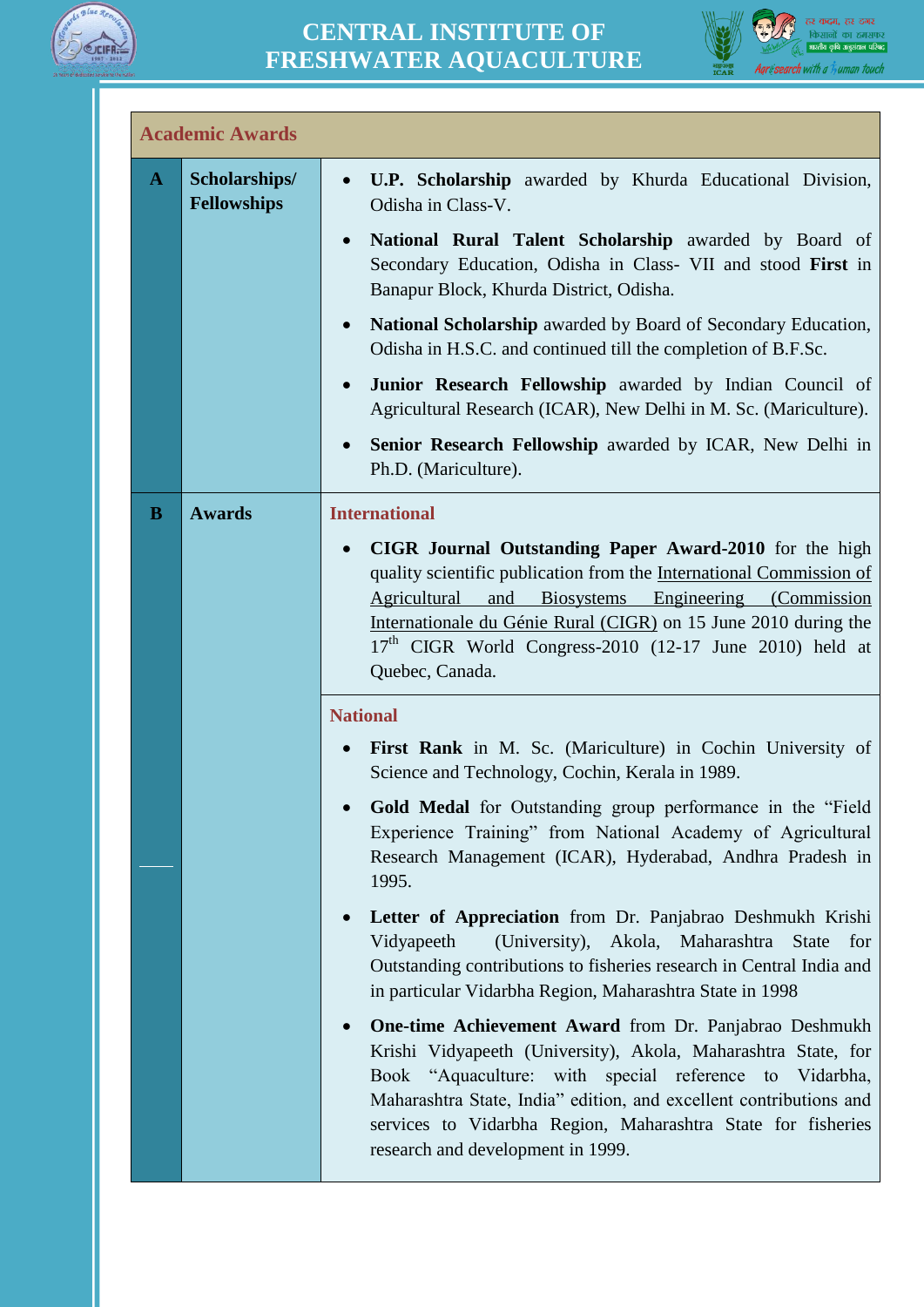



- **Best Young Scientist Award** from Central Institute of Freshwater Aquaculture (CIFA), Kausalyaganga, Bhubaneswar, Odisha in 2000.
- **Letter of Appreciation** from the Fifth Indian Fisheries Forum, CIFA, Bhubaneswar, Odisha for contribution to research and development in aquaculture in the country in January 2000.
- As a member received the **Team Award** from Central Institute of Freshwater Aquaculture (CIFA), Kausalyaganga, Bhubaneswar, Odisha in 2001.
- **Letter of Appreciation** from Fisheries Division, Indian Council of Agricultural Research, New Delhi for **exemplary team work** for "Improved version of FRP portable hatchery for carp seed production" in 2004-2005.
- **Fellowship Award** in the field of "Marine and freshwater aquaculture" from the Bioved Research Society, Allahabad, Uttar Pradesh in 2005.
- **Best Paper Presentation Award (First Prize)** in the **International Conference** on Plasticulture and Precision Farming, 17-21 Nov., 2005, the Ashok, Chanakyapuri, New Delhi. The National Committee on Plasticulture Applications in Horticulture (NCPAH), Govt. of India has organized it.
- **Letter of Appreciation** from NR International, Western Odisha Rural Livelihoods Project, Bhubaneswar for installation and commissioning of Portable hatchery unit at Sahabhagi Vikas Abhiyan (SVA), Bilenjore, Nuapada, Odisha in 2005.
- **Letter of Appreciation** from Banaras Hindu University, Varanasi, Uttar Pradesh for successful commissioning of the hatchery during 17-22 August 2006.
- **Letter of Appreciation** from Fisheries Division, Indian Council of Agricultural Research, New Delhi for exemplary team work for "Design, fabrication and demonstration of cages for enhancing fish productivity" in 2005-2006.
- **Special Appreciation** from Central Institute of Freshwater Aquaculture, Bhubaneswar, Odisha for contribution and unique support to the common cause of consolidating the Institutionbuilding pyramid during 2005-06.
- **Special Appreciation** from Central Institute of Freshwater Aquaculture, Bhubaneswar, Odisha for valuable contribution in the field of Application of Plastics in Aquaculture in 2006.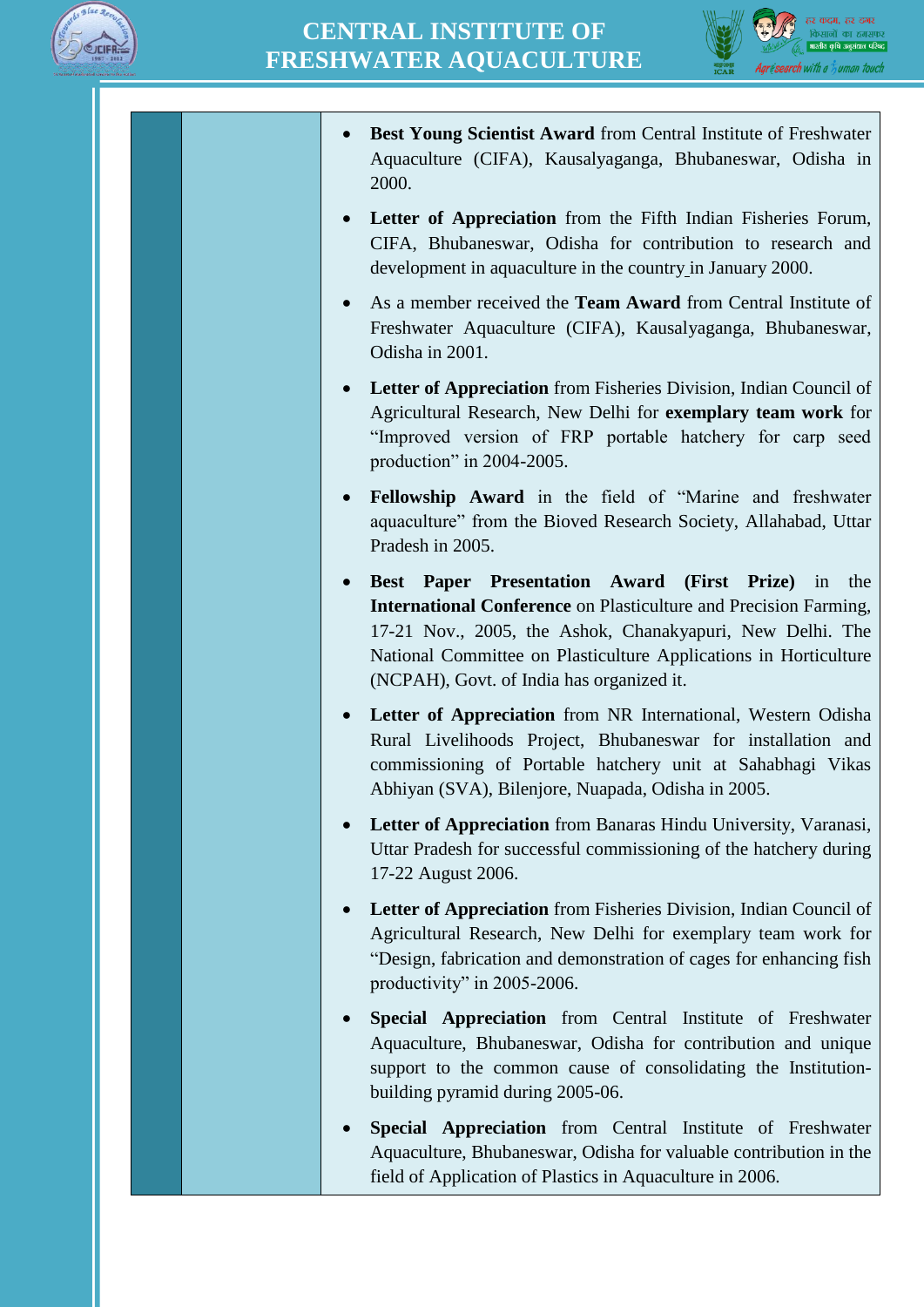



| As a team member received the Best Division Award from<br>Institute<br>of<br>Freshwater Aquaculture<br>Central<br>$(CIFA)$ ,<br>Kausalyaganga, Bhubaneswar, Odisha in 2006.                                                                                                                                                                                                                                                                                                                               |
|-----------------------------------------------------------------------------------------------------------------------------------------------------------------------------------------------------------------------------------------------------------------------------------------------------------------------------------------------------------------------------------------------------------------------------------------------------------------------------------------------------------|
| Best Extension Worker Award from Central Institute of<br>Freshwater Aquaculture (CIFA), Kausalyaganga, Bhubaneswar,<br>Odisha in 2007.                                                                                                                                                                                                                                                                                                                                                                    |
| Letter of Appreciation from West Utkal Agricultural Centre,<br>Diptipur, Bargarh District, Odisha for successful commissioning of<br>FRP Portable Carp Hatchery at Diptipur in 2007.                                                                                                                                                                                                                                                                                                                      |
| Letter of Appreciation from NR International, Western Odisha<br>Rural Livelihoods Project, Bhubaneswar for outstanding support<br>for installation and operation of FRP hatchery unit at Diptipur,<br>Bargarh District, Odisha in 2007 and once again received the<br>official appreciation in 2008.                                                                                                                                                                                                      |
| <b>Scroll of Honour</b> from Orissa Watershed Development Mission,<br>$\bullet$<br>Agriculture Department, Government of Odisha for dedicated<br>services for aquaculture development in Western Orissa. The<br>Award was presented in Western Odisha Fish Farmers Mela held<br>at WUAC, Diptipur, Bargarh, Odisha on 7 August 2008.                                                                                                                                                                      |
| Life Time Achievement Award from the Diocese of Sambalpur,<br>$\bullet$<br>Mission Compound, Bolangir and West Utkal Agricultural Centre,<br>Diptipur, Bargarh, Odisha for the dedicated services to the fish<br>farming communities of Western Odisha in general and Bargarh<br>and Nuapada Districts in particular. This Life-time achievement<br>award was presented to me by Rt. Rev. Pinuel Dip, Bisop, Diocese<br>of Sambalpur in the Pastor Conference held at Raj Khariar on 13<br>December 2009. |
| As a member received the <b>Krushakbandhu Team Award</b> for<br>$\bullet$<br>distinct contribution in NAIP-SRLS project for the livelihood<br>improvement of farm families in Sambalpur, Mayurbhanj and<br>Keonjhar Districts of Odisha from Orissa Krushak Samaj in World<br>Food Day, 16 October 2011.                                                                                                                                                                                                  |
|                                                                                                                                                                                                                                                                                                                                                                                                                                                                                                           |

| <b>Research</b><br><b>Experiences</b> | Breeding, Hatchery Management & Culture of Fish<br>$\bullet$            |
|---------------------------------------|-------------------------------------------------------------------------|
|                                       | <b>Aquatic Pollution Studies</b><br>$\bullet$                           |
|                                       | Development of Plastic Gadgets and Systems for Aquaculture<br>$\bullet$ |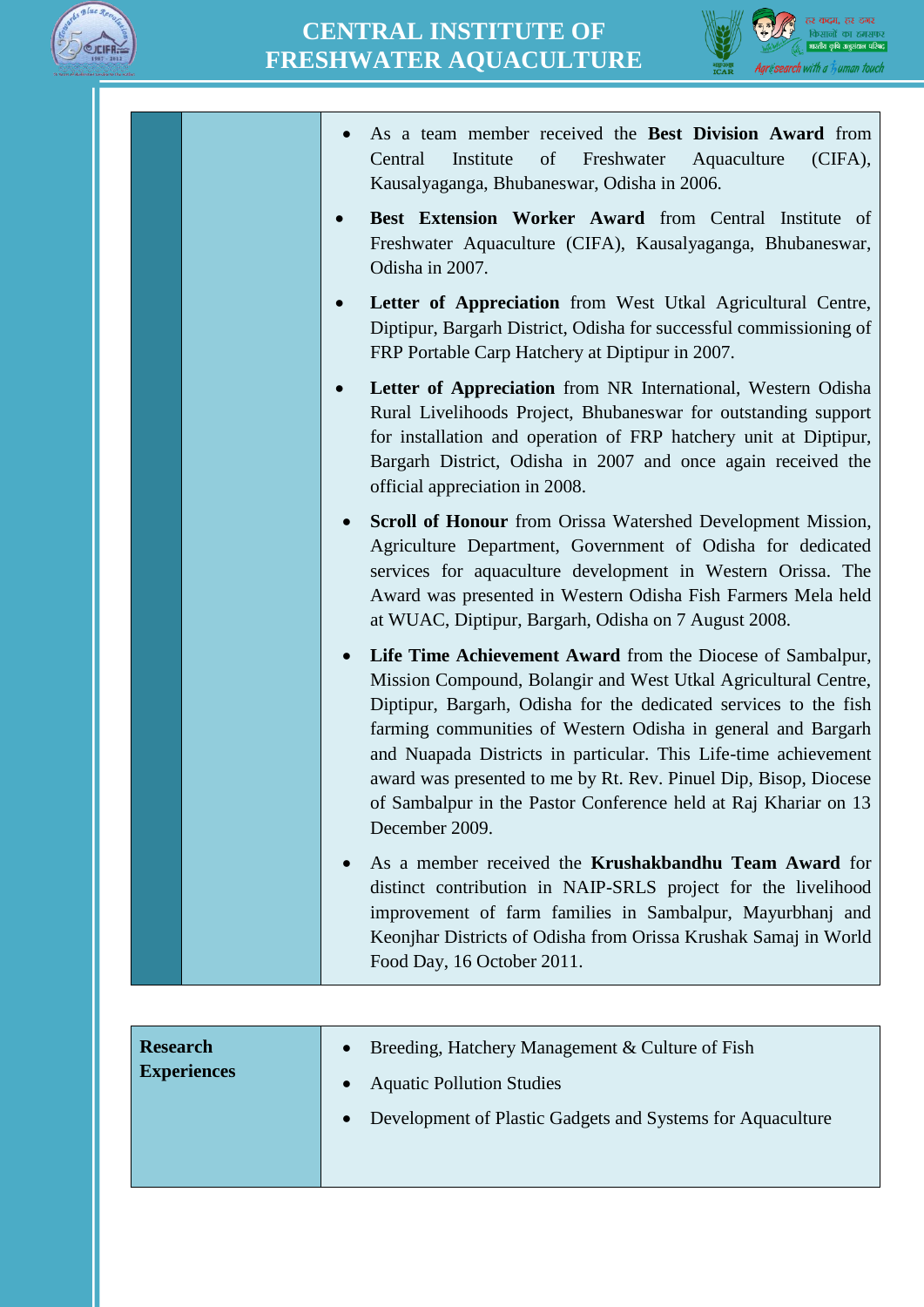

## **CENTRAL INSTITUTE OF FRESHWATER AQUACULTURE**



| <b>Current Research</b><br><b>Interests</b>      | Breeding, Hatchery Management of Carps<br>Development of Plastic Gadgets and Systems for Aquaculture<br>Rural/Tribal Aquaculture<br>Hi-tech Aquaculture                                                                                                                                                                 |
|--------------------------------------------------|-------------------------------------------------------------------------------------------------------------------------------------------------------------------------------------------------------------------------------------------------------------------------------------------------------------------------|
| <b>Commercialization of</b><br><b>Technology</b> | As Team Leader, commercialized the Portable FRP Carp<br>$\bullet$<br><b>Hatchery</b> for production of 1.0-1.2 million fish seed (spawn) in<br>one operation in 2006.                                                                                                                                                   |
|                                                  | Associate<br>(with intellectual)<br>inputs),<br>As<br>commercialized<br><b>Immunoboost-C</b> : A product (Injection liquid) for carp brood for<br>development of immunity and passive transfer of it to the offspring<br>in 2006.                                                                                       |
|                                                  | As Associate (with intellectual inputs), commercialized the<br>Portable FRP Magur Hatchery for production of fifty thousand<br>seed per operation in 2008.                                                                                                                                                              |
|                                                  | As Team Leader, released the FRP Demand Fish Feeder with<br>$\bullet$<br>holding capacity of 10 kg pellet feed on 16 March 2012.                                                                                                                                                                                        |
| <b>Current Research</b><br><b>Projects</b>       | 1. Principal Investigator in the project "Application of Plastics in<br>Aquaculture" operating at CIFA of the All India Coordinated<br>Research Project (AICRP) on "Application of Plastics in<br>Agriculture"; Funded by: ICAR-AICRP (It is a Planned Scheme of<br>ICAR). Project Duration: May 1988 onwards till date |
|                                                  | 2. Co-Principal Investigator in the project "Sustainable livelihood<br>improvement through integrated freshwater<br>aquaculture,<br>horticulture and livestock development in Mayurbhanj, Keonjhar<br>and Sambalpur Districts of Odisha". Funded by: NAIP-ICAR.<br>Project Duration: 2009-2012                          |
|                                                  | <b>Co-Principal Investigator</b> in the project "Water budgeting and<br>3.<br>management in hatchery and small earthern ponds for seed<br>production of carps". Funded by: CIFA/ICAR. Project Duration:<br>2010-2013.                                                                                                   |
|                                                  | 4. Principal Investigator in the project "Rearing of selected fish in<br>hi-tech system for enhanced biomass per unit area". Funded by:<br>CIFA/ICAR. Project Duration: 2012-2015.                                                                                                                                      |
| <b>Completed Projects</b>                        | <b>Co-investigator</b> in the project "Flow-through system for industrial<br>1.<br>aquaculture". Funded by: National Bank for Agriculture and Rural<br>Development (NABARD). Project Duration: 1 September 1994 -<br>28 February 1999.                                                                                  |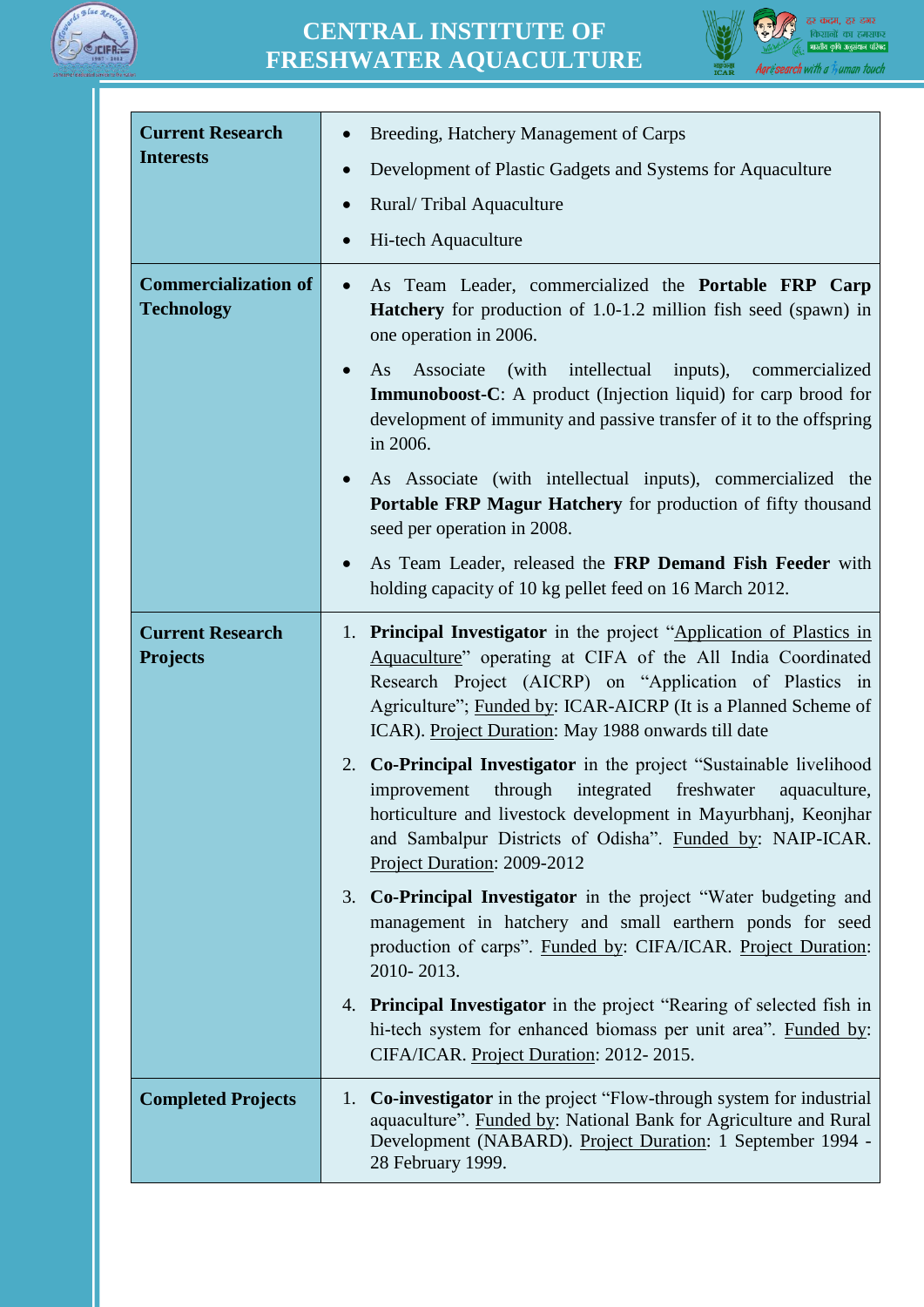



- 2. **Principal Investigator** in the project "Assessment of productivity of freshwaters in Central India and formulation of practices for production enhancement". Funded by: CIFA/ICAR. Project Duration: April 1997-March 2002
- 3. **Co-investigator** in the project "Improvement of spawning efficiency of brood fish and cryopreservation of male gametes of selected carps and cultivable species for multilocational transaction", Funded by: CIFA/ICAR.
- 4. **Co-investigator (CCPI)** in the project "Intensive carp polyculture for employment and entrepreneurship generation". Funded by: Dept. of Biotechnology, Govt. of India, New Delhi. Project Duration: April 2000- March 2004.
- 5. **Co-investigator** in the project "Long-term effect of pituitary and hypothalamic peptide combination hormone on carp brood performance and cryopreservation of female gametes of carp". Funded by: CIFA/ICAR.
- 6. **Co-investigator** in the project "Standardization of hatchery technology for seed production and grow out culture of Ganga River prawn *Macrobrachium gangeticum* (Bate)". Funded by: CIFA/ICAR. Project Duration: April 2001- March 2005.
- 7. **Co-investigator** in the project "Passive transfer of immunity from mother to offspring of Indian major carps and evaluation of specific and non-specific immunity parameters for protection against infectious diseases at early stage of life for healthy seed production" .Funded by: ICAR ad-hoc scheme.
- 8. **Principal Investigator** of the **Consultancy Project** "Setting up a portable FRP carp hatchery in Bargarh District". Agreement made between: Management Consultants of the Western Odisha Rural Livelihoods Project (WORLP MC) and CIFA, Bhubaneswar on 25 May 2007 for one year.
- 9. **Principal Investigator** of the **Consultancy Project** "Breeding and demonstration for FRP carp hatchery in Diptipur, Bargarh District". Agreement made between: WORLP MC and CIFA, Bhubaneswar on 9 June 2008.
- 10. **Co-Principal Investigator** in the project "Cage aquaculture and its impact on the ecosystem". Funded by: CIFA/ICAR. Project Duration: 1 May 1997- 31 March 2009.
- 11. **Principal Investigator** of the Network Project "Germplasm exploration, cataloguing and conservation of fish and shellfish resources of India" Sub-project "Breeding and culture of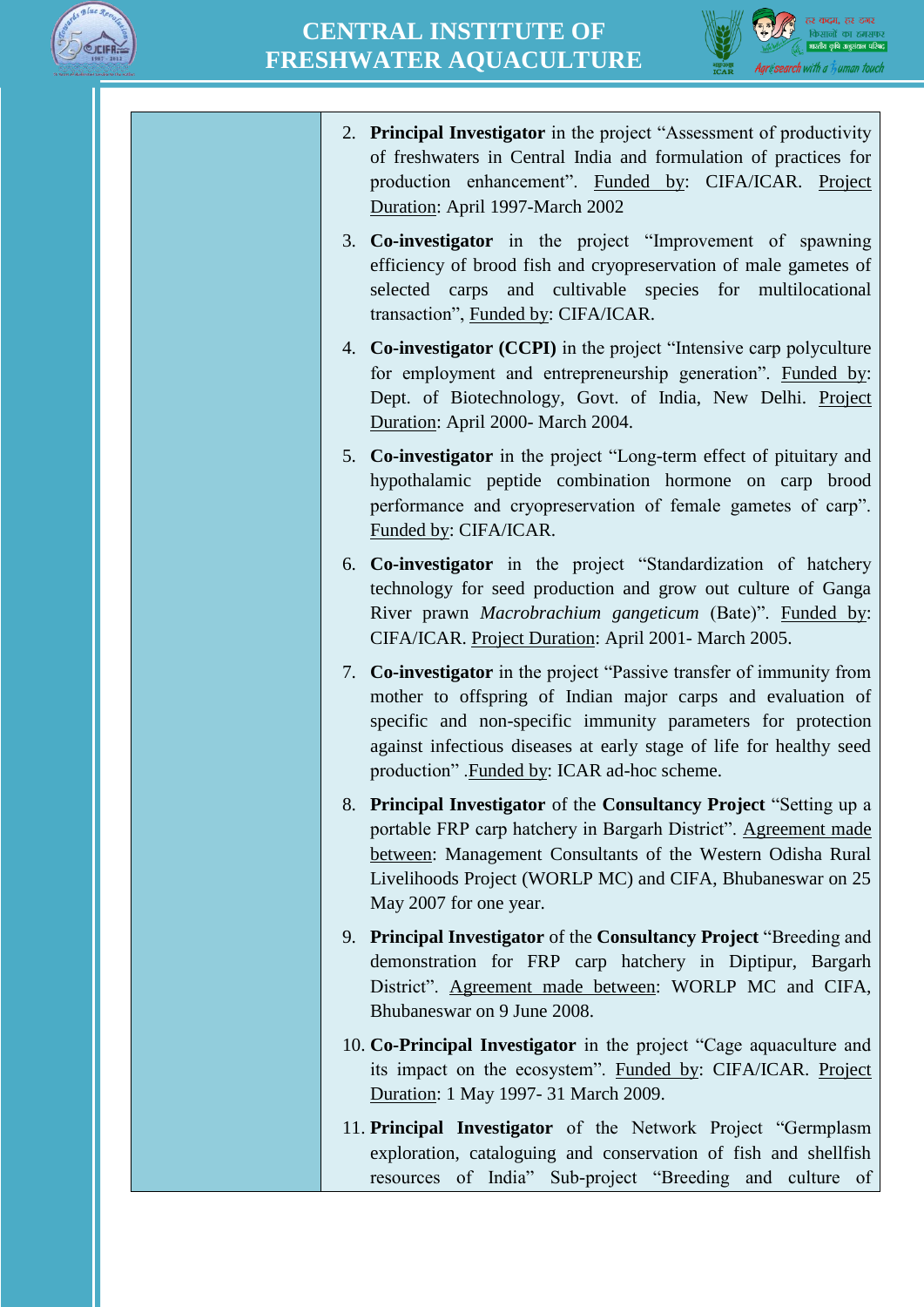



|                     | Mahanadi Mahseer, Tor mosal mahanadicus". Project Duration: 1<br>April 2006 - 31 March 2009.                                                                                                                                                                                                                                                                                       |
|---------------------|------------------------------------------------------------------------------------------------------------------------------------------------------------------------------------------------------------------------------------------------------------------------------------------------------------------------------------------------------------------------------------|
|                     | 12. Co-Principal Investigator in the project "Economic and<br>livelihood development of SC/ST population through freshwater<br>aquacultural technologies". Funded by: Dept. of Biotechnology,<br>Govt. of India, New Delhi. Project Duration: April 2006- August<br>2009                                                                                                           |
|                     | 13. Co-Principal Investigator in the project "Water budget modeling<br>of freshwater fish pond under warm and humid climate". Funded<br>by: CIFA/ICAR. Project Duration: April 2006- March 2010.                                                                                                                                                                                   |
|                     | 14. Principal Investigator of the Consultancy Project "Scaling up<br>aquaculture in Western Odisha Rural Livelihoods Project<br>(WORLP) districts". Agreement made between: NR Management<br>Consultants India Pvt. Ltd., New Delhi and CIFA. Project<br>Duration: 1 June to 30 September 2009                                                                                     |
|                     | 15. Principal Investigator of the Consultancy Project Scaling up<br>aquaculture in WORLP districts-Phase 2. Agreement made<br>between: NRMC, New Delhi and CIFA, Bhubaneswar. Project<br>Duration: 1 December 2009 to 31 March 2010                                                                                                                                                |
|                     | 16. Co-Principal Investigator in the project "Investigations on the<br>efficacy of commercial lactic acid bacteria as freshwater<br>fish/shellfish probiotics" Funded by: CIFA/ICAR. Project<br>Duration: 1 April 2007- 31 March 2011                                                                                                                                              |
|                     | 17. Mentor Scientist of the project "Demonstration of FRP hatchery<br>techniques and environmental management leading to fish seed<br>production and rearing through women participation in Khurda<br>District, Odisha". Funded by: Dept. of Science and Technology<br>(GoI) for the WOSB scheme of Ms Anusaya Mallick at CIFA.<br>Project Duration: 14 August 2009- 2 August 2011 |
|                     | 18. Principal Investigator in the project "Carp seed production in<br>mobile hatchery and rearing for livelihood development of SC/ST<br>communities in selected districts of Odisha". Funded by: Dept. of<br>Biotechnology, Govt. of India, New Delhi. Project Duration: 9<br>June 2009- 8 June 2012                                                                              |
| <b>Publications</b> |                                                                                                                                                                                                                                                                                                                                                                                    |
| <b>Books</b>        | Mohapatra, B.C. and K. Rengarajan 1995. A manual on<br>1.<br>bioassays in the laboratory and their techniques. CMFRI Spl. Pub.,<br>64: 1-75.                                                                                                                                                                                                                                       |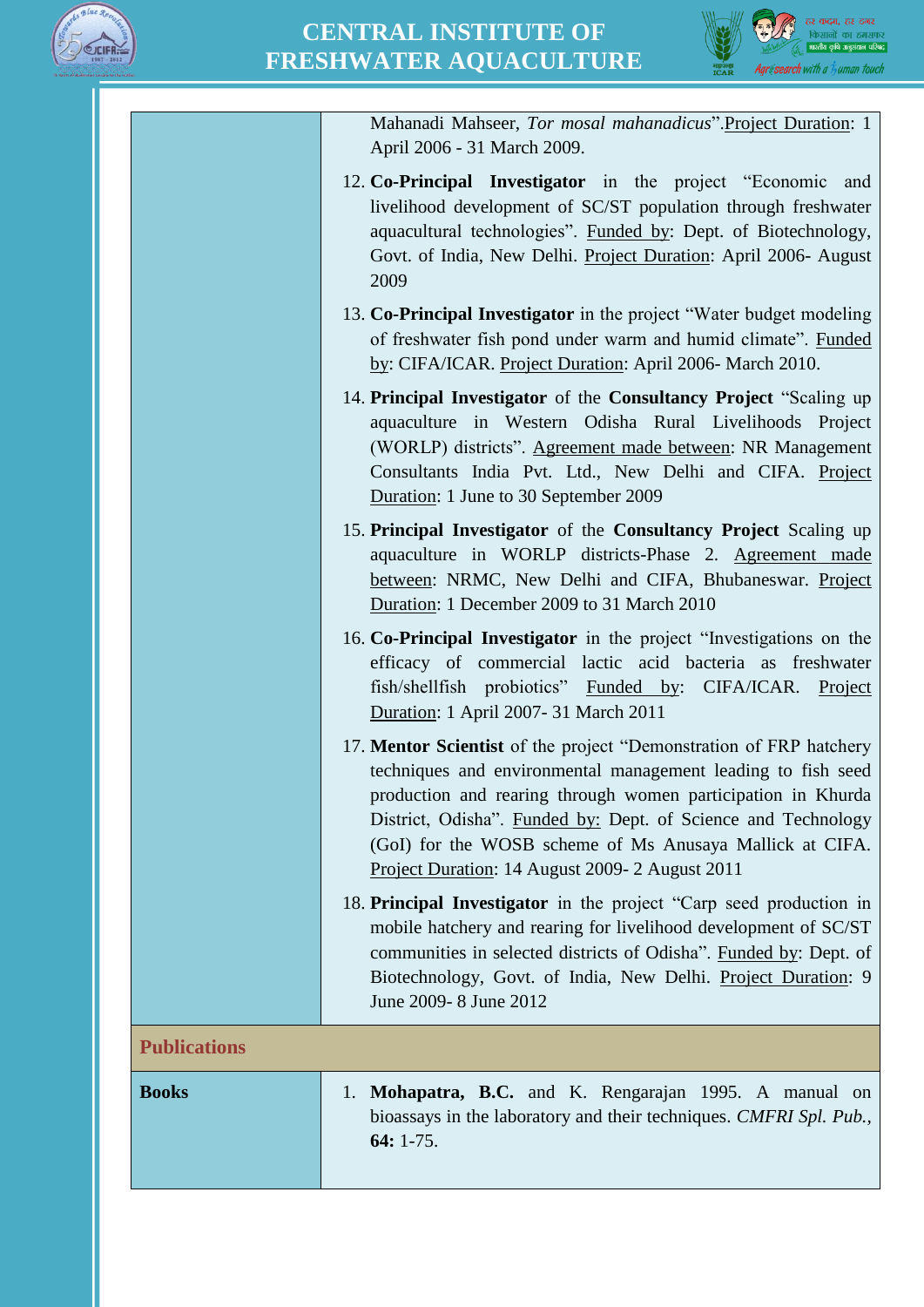



|                 | 2. Mohapatra, B.C., P.G. Ingole and G.M. Bharad (ed.) 1999.<br>Aquaculture: With special reference to Vidarbha, Maharashtra<br>State, India. Dr. Panjabrao Deshmukh Krishi Vidyapeeth, Akola:<br>Pp 1-395.                                                                                                                                                  |
|-----------------|-------------------------------------------------------------------------------------------------------------------------------------------------------------------------------------------------------------------------------------------------------------------------------------------------------------------------------------------------------------|
|                 | 3. Mohapatra, B.C. and K. Rengarajan 2000. Heavy metal toxicity<br>in the estuarine, coastal and marine ecosystems of India. CMFRI<br>Spl. Pub., 69: 1-121.                                                                                                                                                                                                 |
|                 | 4. Mohapatra, B.C. and C. Saha 2000. Aquatic Pollution and<br>Management. Central Institute of Freshwater Aquaculture,<br>Bhubaneswar: Pp 1-363.                                                                                                                                                                                                            |
|                 | 5. Sahu, J.P., J.K. Sahoo and <b>B.C. Mohapatra</b> (for Pisciculture)<br>2006. Dairy and pisciculture (for IXth class). Board of Secondary<br>Education (Odisha), Cuttack: Pp 1-138. (In Odia language)                                                                                                                                                    |
|                 | 6. Sahoo, G., A. Mohanty, S. Nayak, J.K. Sahoo and B.C.<br><b>Mohapatra</b> 2007. Dairy and pisciculture (for Xth class). Board of<br>Secondary Education (Odisha), Cuttack: Pp 1-90 (In Odia<br>language).                                                                                                                                                 |
|                 | 7. Gupta, S.D., B.C. Mohapatra, P. Routray, S.K. Sahoo, D.K.<br>Verma and N. Sarangi 2008. Text Book of Breeding and Hatchery<br><i>Management of Carps.</i> Narendra Publishing House, Delhi: Pp 1-<br>163.                                                                                                                                                |
|                 | 8. Mohapatra, B.C., Bikash Sarkar, N.K. Barik and P. Jayasankar<br>(ed.) 2011. Application of Plastics in Aquaculture. ICAR-AICRP<br>on Application of Plastics in Agriculture, Cooperating Centre at<br>Central Institute of Freshwater Aquaculture, Bhubaneswar,<br>Odisha: Pp 1-112.                                                                     |
|                 | 9. Mohapatra, B.C., Bikash Sarkar, N.K. Barik, B.K. Das, U.L.<br>Mohanty and P. Jayasankar (ed.) 2011. Compendium, National<br>Workshop on Portable FRP carp hatchery technology, 11-13 July<br>2011, ICAR-AICRP on Application of Plastics in Agriculture,<br>Cooperating Centre at Central Institute of Freshwater Aquaculture,<br>Bhubaneswar: Pp 1-107. |
|                 | 10. Mohapatra, B.C., B.K. Das, S.K. Sahoo, H.K. De, N. Sridhar and<br>P. Jayasankar (ed.) 2012. Souvenir, National Conference on<br>"Aquaculture: Fish for Billion", 16-17 March 2012, Central<br>Institute of Freshwater Aquaculture, Bhubaneswar: Pp 1-92.                                                                                                |
| <b>Booklets</b> | 1. Mohapatra, B.C., P.K. Sahoo, Bindu R. Pillai and J.K. Jena (ed.)<br>1997. Abstracts of Thesis and Dissertations of Staff Members and<br>Research Scholars at CIFA 1986-1996. Central Institute of                                                                                                                                                        |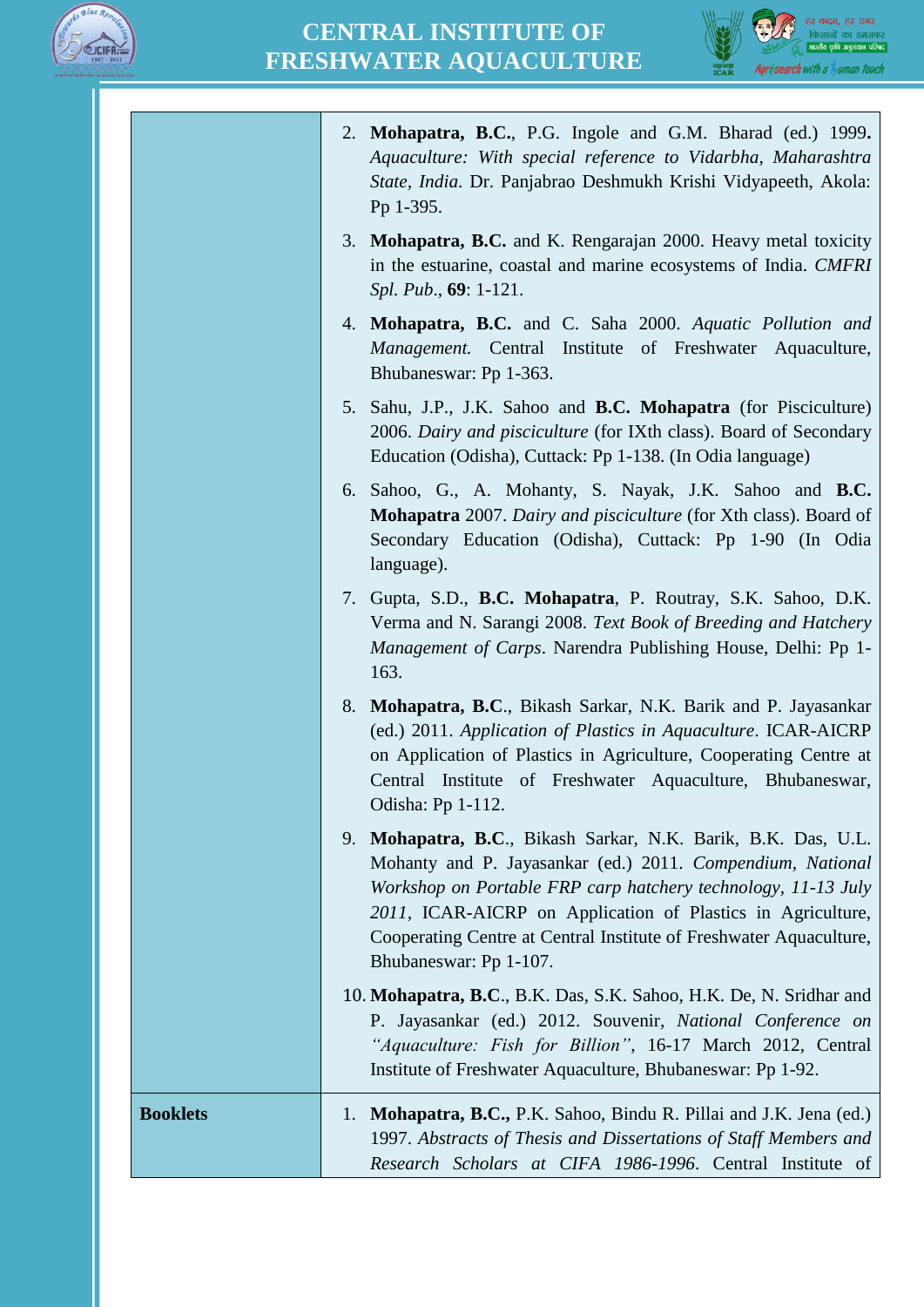



|                        | Freshwater Aquaculture, Bhubaneswar: Pp 1-73.                                                                                                                                                                                                                                                                                              |
|------------------------|--------------------------------------------------------------------------------------------------------------------------------------------------------------------------------------------------------------------------------------------------------------------------------------------------------------------------------------------|
|                        | 2. Sarangi, N., J.K. Jena, B.K Das, P.K. Sahoo and B.C. Mohapatra<br>(ed.) 2004. CIFA Technologies. Central Institute of Freshwater<br>Aquaculture, Bhubaneswar: Pp 1-57. (Published in Hindi in 2005)                                                                                                                                     |
|                        | Jena, J.K., P.C. Das, B.K. Das, B.C. Mohapatra, N. Sarangi, M.J.<br>3.<br>Modayil, K.K. Vass, P. Ravichandran and S. Ayyappan (ed.) 2005.<br>Aquaculture Technologies for Farmers. Indian Council of<br>Agricultural Research, New Delhi: Pp 1-104.                                                                                        |
|                        | (Revised Edition: Jena, J.K., P.C. Das, B.K. Das, B.C.<br>Mohapatra, N. Sarangi, M.J. Modayil, K.K. Vass, P.<br>Ravichandran, A.G. Ponniah, G. Syda Rao, A.E. Eknath and S.<br>Ayyappan (ed.) 2009. Aquaculture Technologies for Farmers.<br>Indian Council of Agricultural Research, New Delhi: Pp 1-126.)<br>(Hindi Translation in 2011) |
|                        | 4. Mohapatra, B.C., Bikash Sarkar, K.K. Sharma and N. Sarangi<br>2008. User's manual on Portable FRP carp hatchery. Central<br>Institute of Freshwater Aquaculture, Bhubaneswar: Pp 1-12.                                                                                                                                                  |
| <b>Research Papers</b> | <b>Published in India</b>                                                                                                                                                                                                                                                                                                                  |
|                        | 1. Mohapatra, B.C. and A. Noble 1992. RNA-DNA ratio as<br>indicator of stress in fish. <i>Comp. Physiol. Ecol.</i> , <b>17</b> (2): 41-47.                                                                                                                                                                                                 |
|                        | 2. Mohapatra, B.C. and A. Noble 1992. Liver and kidney damage in<br>grey mullet, Liza parsia (Hamilton and Buchanan) on exposure to<br>Nuvan, an organophosphate. J. mar. biol. Ass. India, 34(1&2):<br>218-221.                                                                                                                           |
|                        | 3. Mohapatra, B.C. and A. Noble 1993. Changes in oxygen uptake<br>in mullet, Liza parsia (Hamilton and Buchanan) exposed to<br>dichlorvos. Fish. Technol., 30: 112-114.                                                                                                                                                                    |
|                        | 4. Ani, S. and <b>B.C. Mohapatra</b> 1993. Starvation study in prawn<br>Penaeus indicus (H. Milne Edwards). Comp. Physiol. Ecol., 18(4):<br>187-189.                                                                                                                                                                                       |
|                        | 5. Mohapatra, B.C. and A. Noble 1993. Effect of "Nuvan" on some<br>biochemical and physiological parameters of Liza parsia<br>(Hamilton and Buchanan). CMFRI Spl. Pub., 54: 64-69.                                                                                                                                                         |
|                        | 6. Mohapatra, B.C. and K. Rengarajan 1995. Effect of some heavy<br>metals copper, zinc and lead on certain tissues of Liza parsia<br>(Hamilton and Buchanan) in different environments. CMFRI Spl.<br><i>Pub.</i> , $61: 6-12$ .                                                                                                           |
|                        | 7. Mohapatra, B.C., V. Ajith Kumar and A. Noble 1995. Chicken<br>viscera as a prawn feed ingredient: A survey. Seafood Exp. J.,                                                                                                                                                                                                            |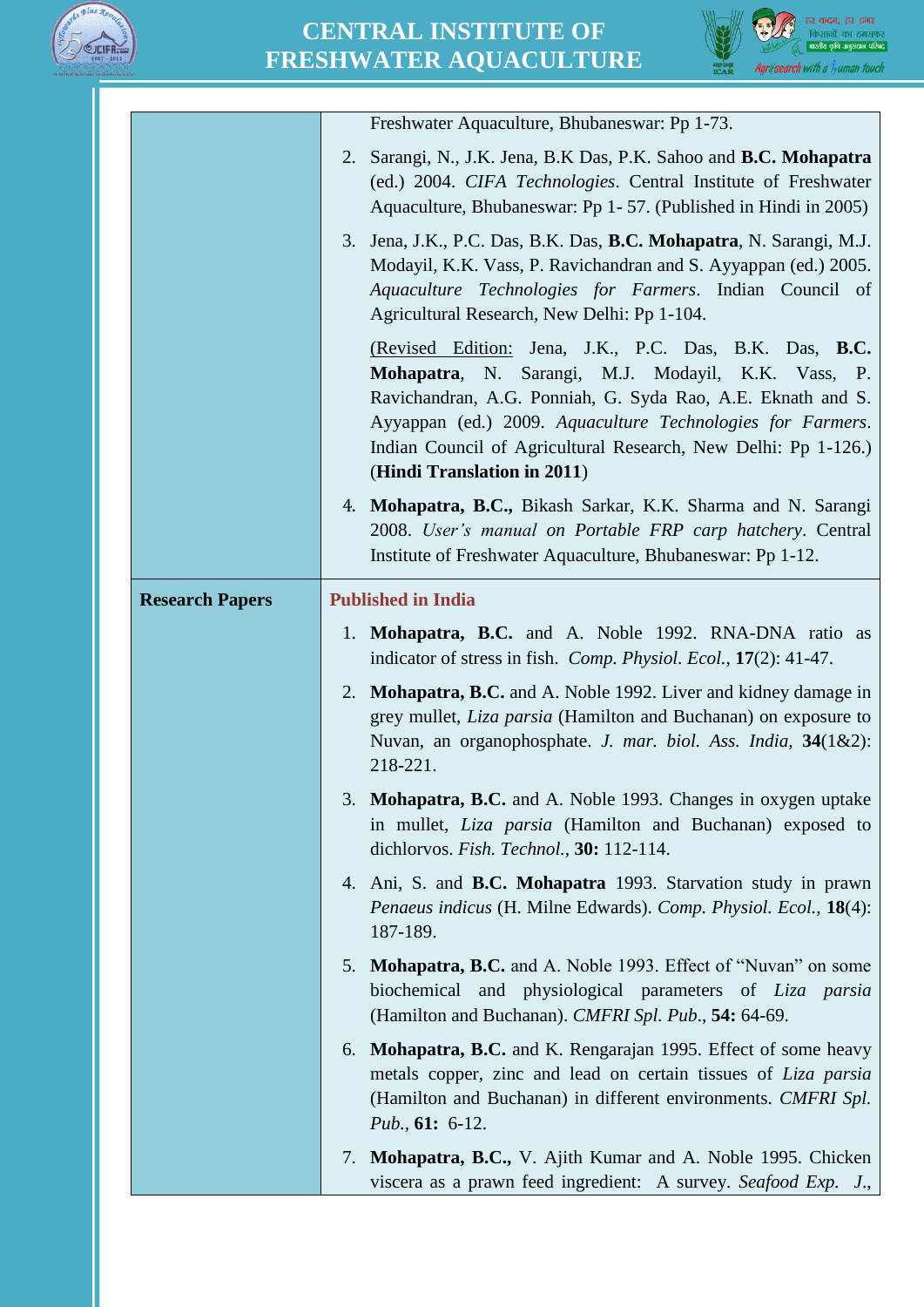



### **26**(11): 5-7.

- 8. **Mohapatra, B.C.** and K. Rengarajan 1997. Copper, zinc and lead accumulation by *Eichhornia crassipes* (Mart.) Solms in static laboratory experiments. *J. Aqua.,* **4:** 69-76.
- 9. Saha, C., **B.C. Mohapatra** and S.S. Giri 1997. Growth studies of three major carps of India in flow-through aquaculture system. *J. Aqua. Trop.,* **12**(2): 97-102.
- 10. **Mohapatra, B.C.** and K. Rengarajan 1997. Acute toxicities of copper sulphate, zinc sulphate and lead nitrate to *Liza parsia*  (Hamilton and Buchanan). *J. mar. biol. Ass. India,* **39**(1&2): 69- 78.
- 11. **Mohapatra, B.C.,** B.K. Das., B.P. Mohanty, C. Tosh., M.K. Kar and S. Shanmugam 1997. Agricultural and social development in Jagannathpur village of Orissa – A case study. .*J. Rur. Dev.,* **16**(3): 531-539.
- 12. **Mohapatra, B.C.** and K. Rengarajan 1998. A new approach for finding out the bioaccumulation rate of heavy metals in tissues of *Liza parsia. Fish. Technol.,* **35**(1):34-39.
- 13. **Mohapatra, B.C.** and G.B. Nayak 1998. Assessment of toxicity of ripe fruit pulp of Hingan, *Balanites roxburghii* on different fishes. *J. Aqua.,* **6**: 19-21.
- 14. Saha, C., **B.C. Mohapatra,** A.S. Ghosh and S. Ayyappan 2000. Studies on the effect of flow rates while nursing Indian major carps in flow-through aquaculture systems. *J. Aqua. Trop.,* **16**(3): 221-229.
- 15. Saha. C., B.N. Paul., S. Adhikari, **B.C. Mohapatra,** P. Pattamajhi and S. Ayyappan 2000. Effect of stocking density on fish production in flow-through system. *J. Aqua*., **8**: 49-54.
- 16. **Mohapatra, B.C.** and B.K. Sahu 2000. Acute toxicities of sodium, potassium, calcium, manganese and their salts to *Catla catla* (Hamilton). *J. Aqua., 8*: 33-38.
- 17. **Mohapatra, B.C.** and B.K. Sahu 2000. Possibilities of aquaculture in inland saline waters of Central India. *J. Env. Res.,* **10**(2): 53-55.
- 18. **Mohapatra, B.C.** 2002. Use of Hingan, *Balanites roxburgii* Planch fruit pulp as a piscicide for eradication of unwanted fishes from nursery ponds. *The Fifth Indian Fisheries Forum Proceedings, Published by AFSIB, Mangalore and AoA, Bhubaneswar, India*: 45-48.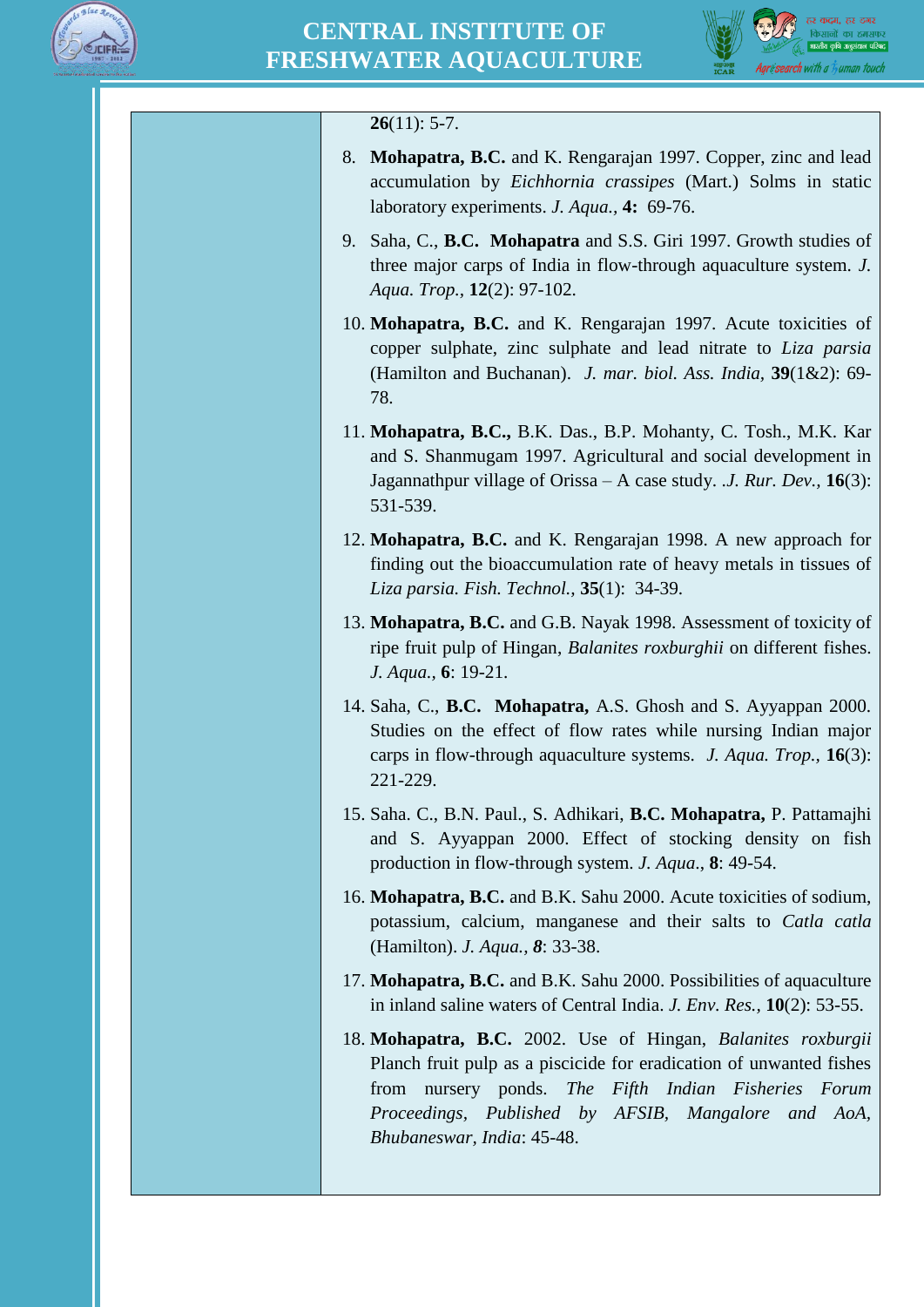



- 19. **Mohapatra, B.C**., S.K. Singh, Bikash Sarkar, D. Majhi, C. Moharathi and K.C. Pani 2002. Common carp, *Cyprinus carpio* (L.) seed rearing in polyhouse pond environment during low temperature periods. *J. Aqua.,* **10**: 37-41.
- 20. Sarangi, N., **B.C. Mohapatra**, S.K. Singh and K.K. Sharma 2005. Application of plastics in aquaculture. *Proceedings International Conference on Plasticulture and Precision Farming, November 17-21, 2005, New Delhi, India*: pp 507-514.
- 21. **Mohapatra, B.C**., S.K. Singh, B. Sarkar and N. Sarangi 2005. Portable FRP carp hatchery: An aid for rural aquaculture. In: *Ibid*: pp 515-522.
- 22. Singh, S.K., Bikash Sarkar, M.K. Bandyopadhyay, D. Majhi, **B.C. Mohapatra** and N. Sarangi 2007. Greenhouse pond: An experimental study for increasing fish production. In: *Proc. 3rd International Conference on Solar Radiation and Day Lighting (SOLARIS 2007)*, Vol-**I**, Feb., 7-9, 2007, New Delhi. Publ. Anamaya Publishers, New Delhi, India: pp 274-278.
- 23. Bikash Sarkar, **B.C. Mohapatra,** N. Sarangi and A. Kumar 2007. Thermal modeling of a greenhouse prawn *Macrobrachium lamarrei* (H. Milne Edwards) drying under natural convection: An experimental validation. In: *Proc. 3rd International Conference on Solar Radiation and Day Lighting (SOLARIS 2007)*, Vol-**II**, Feb., 7-9, 2007, New Delhi. Publ. Anamaya Publishers, New Delhi, India: pp 73-82.
- 24. Mohanty, B.B., B.C. Mal, K.K. Sharma and **B.C. Mohapatra** 2009. Water requirements of portable FRP carp hatchery – for rohu spawning and egg hatching. *Fishing Chimes*, **29**(5): 47-49.
- 25. **Mohapatra, B.C**., Bikash Sarkar, S. Mohanty, D. Majhi and N. Sarangi 2009. Portable FRP carp hatchery: An environment friendly system for viable fish seed production. *Proc. Natl. Sem. on Agricultural Structures and Environment Control for Plants, Animals and Fisheries*, Central Institute of Post-Harvest Engineering and Technology, Ludhiana, 15-16 March 2008, pp 70- 75.
- 26. *Sarangi, N., B.C. Mohapatra, S. Chandra, H.K. De, D.N. Chattopadhyay, A. Mallick, P. Patnaik, D.K. Swain, S. Ghosh and B.K. Das 2009. Floriculture-cum-pisciculture – An income generation opportunity for tribal women of Keonjhar, Orissa. eplanet, 7(1): 47-49.*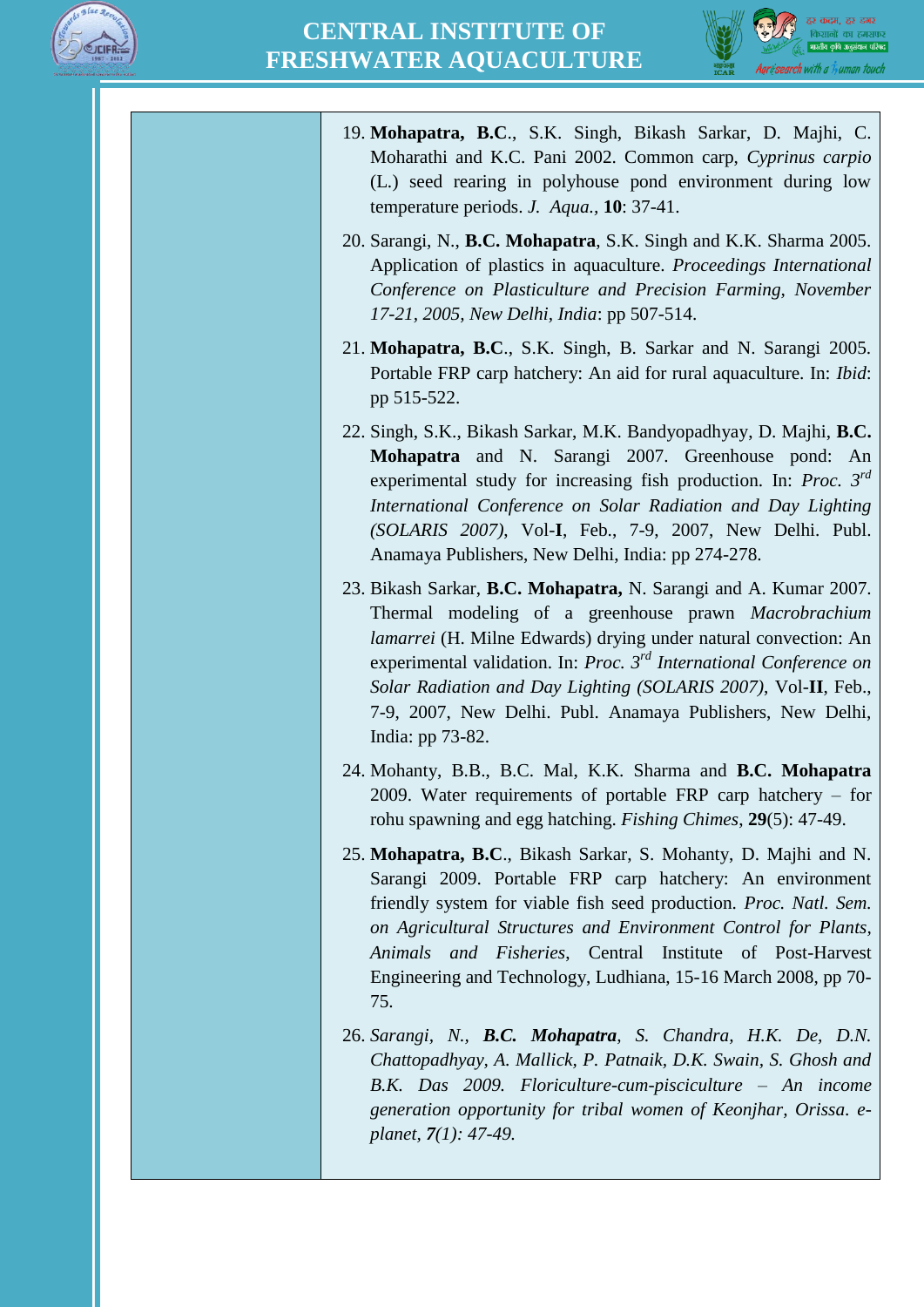



- 27. Mallick, A., **B.C. Mohapatra** and N. Sarangi 2010. Bioaccumulation of sodium, potassium, calcium and magnesium in rohu, *Labeo rohita* (Ham.) fry. *Current World Environment*, **5**(1): 107-112.
- 28. Mallick, A., **B.C. Mohapatra** and N. Sarangi 2010. Effect of alkali and alkaline earth metals on embryonic stages of rohu, *Labeo rohita* (Ham.). *Proc. National Conference on Diversification of Aquaculture through Locally Available Fish Species (DALAF),* 27-28 August 2010, CIFE, Kolkata. (Paper submitted for Proceedings)
- 29. Aravindakshan, P.K., S. K. Singh, Bikash Sarkar, D. Majhi, J.K. Jena, K.C. Pani, H.K. Muduli, S. Ayyappan, **B.C. Mohapatra** and N. Sarangi 2011. Oxygen consumption of carps during live transportation. *Indian J. Fish*., **58**(4): 67-70.
- 30. **Mohapatra, B.C**., S.K. Mahanta, Suresh Chandra, D. Majhi and A.E. Eknath. Seed production of rohu (*Labeo rohita* H.) in FRP hatchery in Nuagaon Block, Nayagarh District, Orissa. *e-planet,*  **9**(1): 35-39.
- 31. Swain, D.K., **B.C. Mohapatra** and B.K. Das. Hydrobiological dynamics of biofilter in recirculating aquaculture system with special reference to silo. *e-planet*, **9**(1): 15-22.
- 32. **Mohapatra, B.C**., K.K. Sharma, B. Sarkar, A. Mallick, P. Patnaik and D. Majhi. Rearing of rohu, L*abeo rohita* (Ham.) in bamboo frame passive greenhouse pond in winter season. *J. Aqua*. (Communicated)

#### **Published Abroad**

- 1. Mishra, S., S.K. Barik. S. Ayyappan and **B.C. Mohapatra** 2000. Evaluation of raw and bioremediated dairy effluent for pisciculture through bioassays. *Bioresource Technology,* **72**: 213-218.
- 2. Swain, P., S.K. Nayak., A. Sahu, **B.C. Mohapatra** and P.K. Meher 2002. Bath immunisation of spawn, fry and fingerlings of Indian major carps using a particulate antigen. *Fish and Shellfish Immunology,* **13**: 133-140.
- 3. **Mohapatra, B.C.**, S.K. Singh, B. Sarkar and D. Majhi 2004. Portable carp hatchery for carp seed production. In: *Technologies on Livestock and Fisheries for Poverty Alleviation in SAARC Countries.* SAARC Agricultural Information Centre, Dhaka: pp 132-135.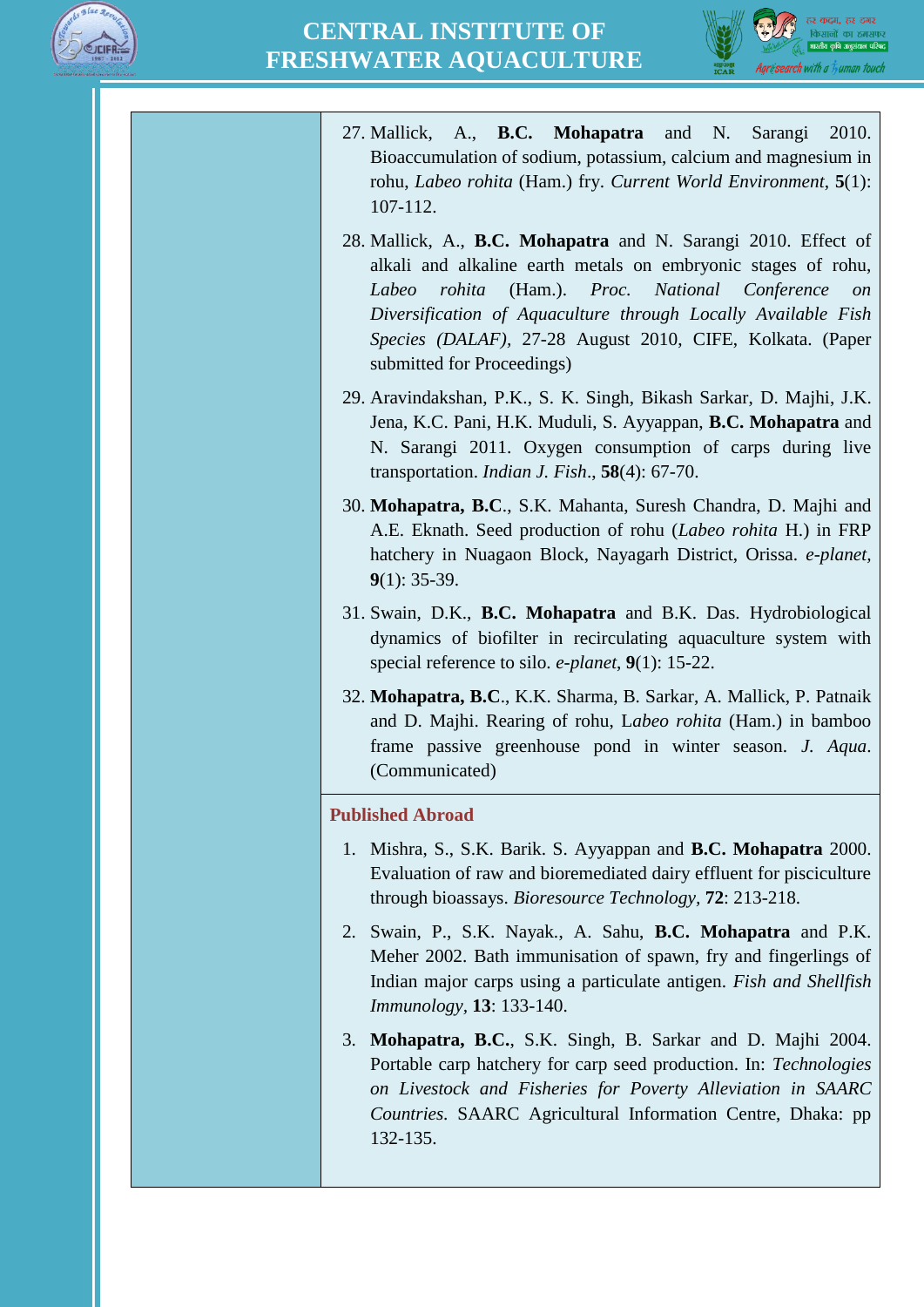



|                      | 4. Swagatika Sahoo, B.K. Das, J. Pradhan, B.C. Mohapatra, B.K.<br>Mishra and N. Sarangi 2007. Effect of <i>Mangifera indica</i> kernel as<br>a feed additive on immunity and resistance to Aeromonas<br>hydrophila in Labeo rohita fingerlings. Fish and Shellfish<br><i>Immunology</i> , 23(1): 109-118.                                                                                       |
|----------------------|-------------------------------------------------------------------------------------------------------------------------------------------------------------------------------------------------------------------------------------------------------------------------------------------------------------------------------------------------------------------------------------------------|
|                      | 5. Mohapatra, B.C., S.K. Singh, Bikash Sarkar, Dukhia. Majhi and<br>N. Sarangi 2007. Observation of carp polyculture with giant<br>freshwater prawn in solar heated fishpond. Journal of Fisheries<br>and Aquatic Sciences (Academic Journals Inc. USA) 2(2): 149-<br>155.                                                                                                                      |
|                      | 6. Bikash Sarkar, <b>B.C. Mohapatra</b> , S.K. Singh, Dukhia. Majhi, N.<br>Sarangi and G.N.Tiwari 2007. Impact of energy consumption in<br>greenhouse fish production. Asian Journal of Agricultural<br>Research, 1(2): 74-79.                                                                                                                                                                  |
|                      | 7. Sahoo, S.K., S.S. Giri, S. Chandra and <b>B.C. Mohapatra</b> 2008.<br>Evaluation of breeding performance of Asiatic catfish Clarias<br>batrachus at different dose of HCG and latency period<br>combinations. Turkish Journal of Fisheries and Aquatic Sciences,<br>$8: 249 - 251.$                                                                                                          |
|                      | 8. Mohapatra, B.C., Bikash Sarkar, K.K. Sharma and D. Majhi<br>2009. Development and testing of demand feeder for carp feeding<br>in outdoor culture system. Agricultural Engineering International:<br>the CIGR Ejournal, Vol XI: 2009.                                                                                                                                                        |
|                      | 9. Mohapatra, B.C., J.K. Jena and A.E. Eknath, 2010. Aquaculture<br>for rural livelihoods development in Western Orissa: Experiences<br>of CIFA and WORLP. In: Regional Conference on Sustainable<br>Livelihoods and Rural Development "Two Decades of Impact and<br>Learning", NRMC & DFID, 21-23 April 2010, Delhi: pp 202-219.<br>(http://ddinternational.0rg.uk/viewProject.php?project=4). |
|                      | 10. Chattopadhyay, D.N., B.C. Mohapatra, S. Adhikari, K.C. Pani,<br>J.K. Jena and A. E. Eknath, 2012. Effects of stocking density of<br>Labeo rohita on survival, growth and production in cages.<br>Aquacult. Int., DOI 10.1007/s10499-012-9528-2.                                                                                                                                             |
| <b>Book Chapters</b> | Mohapatra, B.C. and S. Shanmugam 1998. ALP-ACP ratio for<br>1.<br>indicating biochemical stress in tropical fish Liza parsia. In:<br>Thomas. P.C. (ed.) Current and Emerging Trends in Aquaculture.<br>Daya Publishing House, New Delhi: pp 186-190.                                                                                                                                            |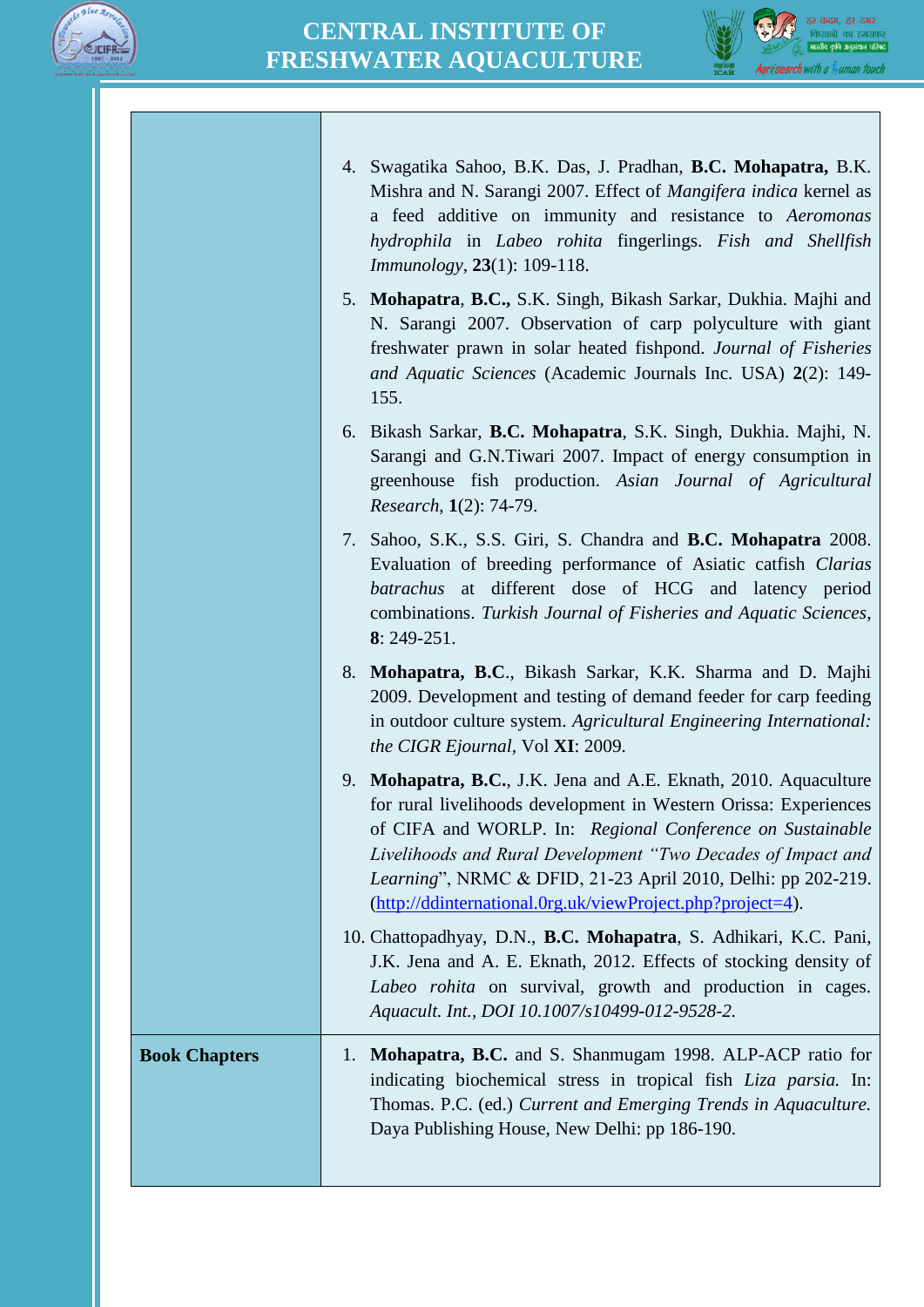



| 2. Mohapatra, B.C., P.G. Ingole and G.M. Bharad<br>1999.<br>Introduction to aquaculture. In: <b>Mohapatra B.C.</b> , P.G. Ingole and<br>G.M. Bharad (ed.) Aquaculture: With special reference to<br>Vidarbha, Maharashtra State, India. Dr. Panjabrao Deshmukh<br>Krishi Vidyapeeth, Akola: pp 1-12.                                        |
|---------------------------------------------------------------------------------------------------------------------------------------------------------------------------------------------------------------------------------------------------------------------------------------------------------------------------------------------|
| 3. Dhumale, D.B, B.C. Mohapatra, and V.B. Shekar 1999. Primary<br>production in ponds. In: <i>Ibid.</i> , pp 91-97.                                                                                                                                                                                                                         |
| <b>Mohapatra, B.C.</b> 1999. Fish seed rearing. In: <i>Ibid.</i> , pp 161-174.<br>4.                                                                                                                                                                                                                                                        |
| 5. Mohapatra, B.C. 1999. Fish culture in ponds. In: <i>Ibid.</i> , pp 175-<br>191.                                                                                                                                                                                                                                                          |
| 6. Dhore, R.N. and <b>B.C. Mohapatra</b> 1999. Fish nutrition. In: <i>Ibid.</i> ,<br>pp 253-264.                                                                                                                                                                                                                                            |
| 7. Mohapatra, B.C. and A.P. Tripathy 1999. Pollution<br>in<br>freshwaters. In: Ibid., pp 294-309.                                                                                                                                                                                                                                           |
| Mohapatra, B.C. and V.R. Thosar 1999. Toxicity of plants and<br>8.<br>their derivatives on fish. In: <i>Ibid.</i> , pp 360-371.                                                                                                                                                                                                             |
| 9.<br>Mohapatra, B.C. and N.K. Acharya 1999. Analysis of length-<br>weight relationship in fishes. In: <i>Ibid.</i> , pp 372-379.                                                                                                                                                                                                           |
| 10. Bharad, G.M., P.G. Ingole and <b>B.C. Mohapatra</b> 1999. Prospects<br>of aquaculture in Vidarbha. In: <i>Ibid.</i> , pp 372-379.                                                                                                                                                                                                       |
| 11. Saha, C., <b>B.C. Mohapatra</b> and B.K. Sahu 2002. Aquaculture in<br>inland saline waters of India: Present status<br>and future<br>possibilities. In: Arvind Kumar (Ed.) <i>Ecology and Ethology of</i><br>Aquatic Biota, Daya Publishing House, Delhi: pp 98-101.                                                                    |
| 12. Saha, C. and <b>B.C. Mohapatra</b> 2003. Freshwater aquaculture in<br>coastal belts: Present status and future potentials. In: Pranav N.<br>Desai and K.V. Radhakrishnan (Ed.) Science, Technology, Coastal<br>Zone Management and Policy. Allied Publishers Pvt. Ltd., New<br>Delhi: pp 77-84.                                         |
| 13. Mohapatra, B.C., B. Sarkar and S.K. Singh 2003. Use of plastics<br>in aquaculture. In: Satapathy, K. K. and Ashwani Kumar (Ed.)<br>Plasticulture intervention for agriculture development in North<br>Eastern Region. ICAR Research Complex for NEH Region,<br>Umiam, Meghalaya: pp 290-305.                                            |
| 14. Bikash Sarkar, Dukhia Majhi and B.C. Mohapatra 2011.<br>Fabrication techniques of fibre reinforced plastics. In: Mohapatra,<br>B.C. et al. (ed.) Application of Plastics in Aquaculture. ICAR-<br>AICRP on Application of Plastics in Agriculture, Cooperating<br>Central<br>Institute<br>of Freshwater<br>Centre<br>Aquaculture,<br>at |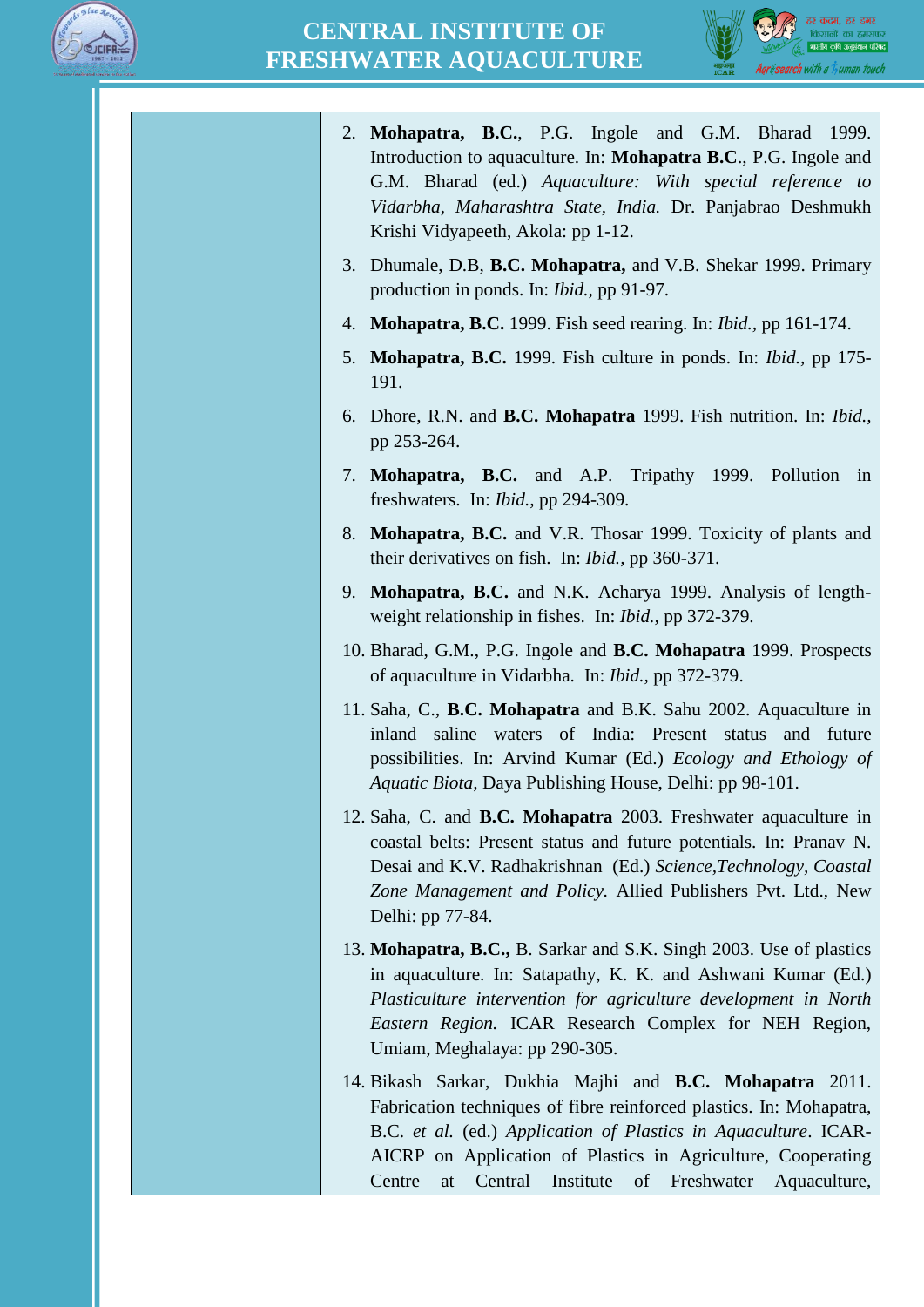

# **CENTRAL INSTITUTE OF FRESHWATER AQUACULTURE**



|                                                                     | Bhubaneswar, pp: 20-31.                                                                                                                                                                                                 |
|---------------------------------------------------------------------|-------------------------------------------------------------------------------------------------------------------------------------------------------------------------------------------------------------------------|
|                                                                     | 15. Mohapatra, B.C., Bikash Sarkar, S.K. Singh, D. Majhi and N.<br>Sarangi 2011. Portable FRP carp hatchery. In: Ibid., pp 32-42.                                                                                       |
|                                                                     | 16. Mohapatra, B.C., Bikash Sarkar, S.K. Singh, Dukhia Majhi, D.<br>Swain and B.K. Das 2011. Fish rearing in FRP silo. In: <i>Ibid.</i> , pp<br>$43 - 54.$                                                              |
|                                                                     | 17. Mohapatra, B.C., Bikash Sarkar, S.K. Singh, Dukhia Majhi and<br>K.K. Sharma 2011. Polyhouse ponds for fish rearing. In: <i>Ibid.</i> , pp<br>55-69.                                                                 |
|                                                                     | 18. Mohapatra, B.C., Bikash Sarkar, S.K. Singh, Dukhia Majhi and<br>K.K. Sharma 2011. Fish feeders. In: Ibid., pp 70-80.                                                                                                |
|                                                                     | 19. Aravindakshan, P.K., S.K. Singh, Bikash Sarkar, D. Majhi and<br><b>B.C. Mohapatra</b> 2011. Live fish transportation system. In: <i>Ibid.</i> ,<br>pp 81-88.                                                        |
|                                                                     | 20. Sahu, B.B., Usha J. Maji, S. Mohanty and B.C. Mohapatra 2011.<br>Plastic packaging for freshwater fish processing and products. In:<br><i>Ibid.</i> , pp 89-96.                                                     |
| <b>Short</b><br><b>Communications /</b><br><b>Research Notes</b>    | <b>Mohapatra, B.C.</b> and A. Noble 1991. Static bioassay with <i>Liza</i><br>1.<br><i>parsia</i> exposed to DDVP an organophosphate. <i>Indian Journal of</i><br><i>Fisheries</i> , 38(3): 194-197.                    |
|                                                                     | <b>Mohapatra, B.C.</b> and K. Rengarajan 1996. Static bioassay with<br>2.<br>Liza parsia exposed to copper sulphate, zinc sulphate and lead<br>nitrate. Fish. Technol., 33(2): 127-129.                                 |
|                                                                     | 3. Mohapatra, B.C., K.B. Dabhade, G.B. Nayak, L.U. Lokhande<br>and S. Ayyappan 1999. Culture of Indian major carp, Catla catla<br>seed in Vidarbha Region, Maharashtra State, P.K.V. Res. Journal,<br>$23(2): 142-144.$ |
| <b>Review/Popular</b><br><b>Articles/ Success</b><br><b>Stories</b> | 1. Noble, A. and <b>B.C. Mohapatra</b> 1991. Chicken viscera- A<br>potential cheap feed in shrimp culture. <i>Fishing Chimes</i> , 11(8): 48-<br>49.                                                                    |
|                                                                     | Santosh, N.K. and <b>B.C. Mohapatra</b> 1993. Aflatoxins. <i>Ibid</i> : <b>13</b> (2):<br>2.<br>27-29.                                                                                                                  |
|                                                                     | <b>Mohapatra, B.C., B.K. Das and K.K. Nayak 1994. Mycotoxins in</b><br>3.<br>different feeds. <i>Ibid.</i> , <b>14</b> (7): 17-18.                                                                                      |
|                                                                     | Satyabhama Nanda and B.C. Mohapatra 1995. Distribution of<br>4.<br>heavy metals in coastal waters of India. <i>Ibid.</i> , <b>15</b> (8): 21-23.                                                                        |
|                                                                     |                                                                                                                                                                                                                         |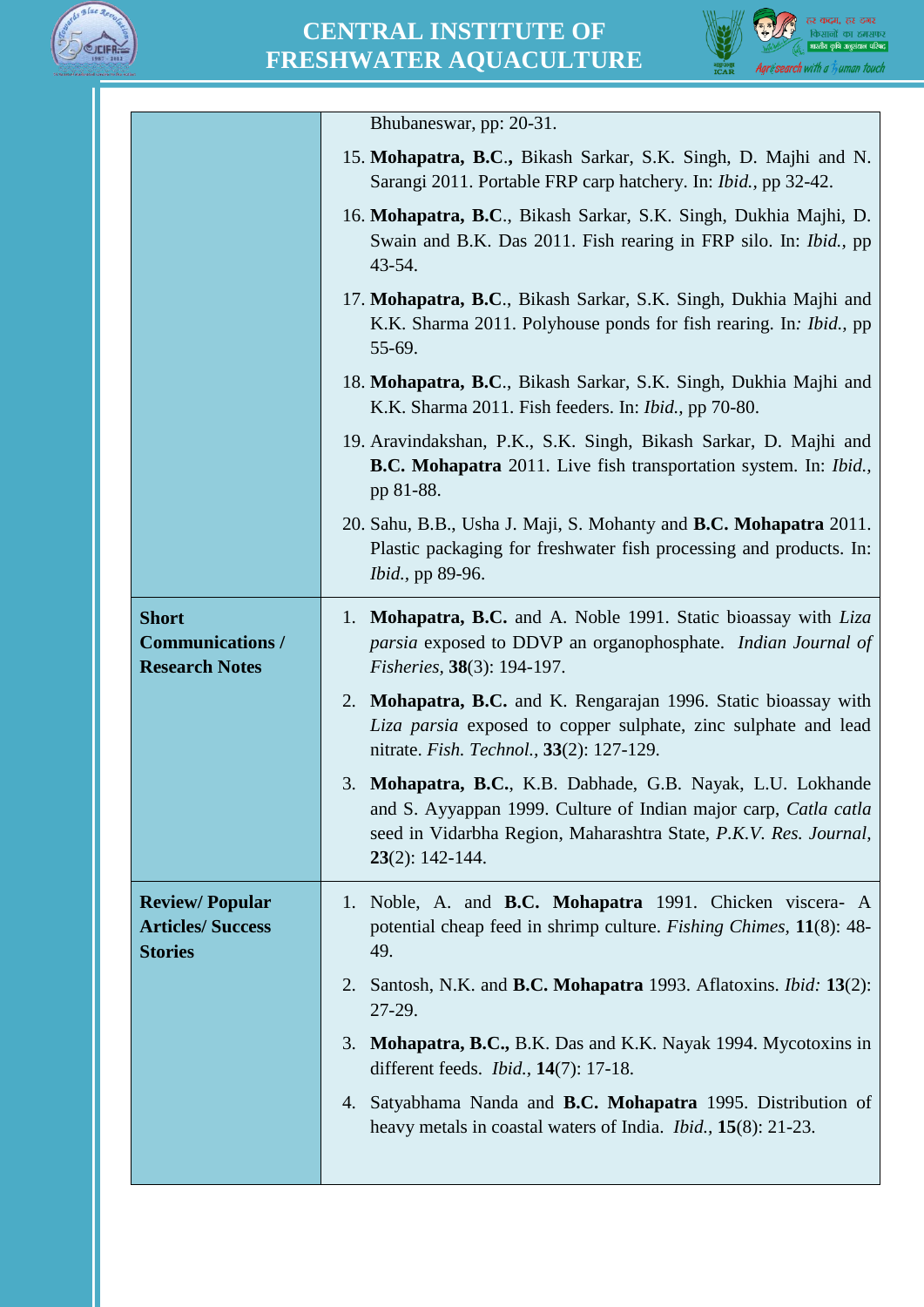



| 5. Mohapatra, B. C. 1995. Use of seaweeds as medicines. The Visak<br>of Orissa Government<br>(Souvenir)<br>Ayurvedic Physicians'<br>Association. Sundargarh Branch, Orissa): pp 7-9.                                                                                                                             |
|------------------------------------------------------------------------------------------------------------------------------------------------------------------------------------------------------------------------------------------------------------------------------------------------------------------|
| 6. Mohapatra, B.C. and P.G. Ingole 1998. Vidarbha towards blue<br>revolution. The Hitavada, Vidarbha Edition, 9 Septemeber, 1998.                                                                                                                                                                                |
| Mohapatra, B.C., J.K. Jena and S. Ayyappan 1999. Biological<br>7.<br>control of aquatic weeds by herbivorous fishes in ponds: A better<br>method than chemical control. Proc. State Level Sem. on<br>"Problems and Prospects of Herbicides", Dr. Panjabrao<br>Deshmukh Krishi Vidyapeeth, Akola: pp 117-123.     |
| 8. Saha, C. and <b>B.C. Mohapatra</b> 2000. The concept of sustainable<br>aquaculture and its applicability. Souvenir, Natl. Symp. Fish<br>Health Mgmt. & Sustainable Aqua., 1-2 November, 2000, College<br>of Fisheries, Pantnagar: pp 16-25.                                                                   |
| 9. Mohapatra, B.C. and S. Mohanty 2000. Batya parabarti<br>jalakrushipain jalara jatna (In Oriya). The Sambad, 31 March,<br>2000.                                                                                                                                                                                |
| 10. Saha, C., B.C. Mohapatra and J.K. Jena 2001. Indian freshwater<br>aquaculture. Souvenir: Seminar on "Commercialization of<br><i>Fisheries Technologies</i> "11-12 January, 2001, Central Institute of<br>Fisheries Education, Mumbai: pp 57-60.                                                              |
| 11. Saha, C. and <b>B.C. Mohapatra</b> 2001. Biodiversity and its<br>conservation. Souvenir: National Symposium on "Super-cyclone<br>and Eco-restoration Efforts to Conserve Bio-diversity of the State,<br>Orissa" 30-31 March, 2001, Utkal University: pp 11-13.                                               |
| 12. Jana, R.K. and <b>B.C. Mohapatra</b> 2001. Inland freshwater<br>aquaculture. In: International Symposium on Fish for nutritional<br>security in the 21 <sup>st</sup> century, CIFE, Mumbai, 4-6 December, 2001:<br>pp 59-62.                                                                                 |
| 13. Singh, S.K., Bikash Sarkar, D. Majhi and <b>B.C. Mohapatra</b> 2003.<br>Bhartiya meetha al krishi ke vistar mein plastic ki bhumika. In:<br>Hindi-National Meet on Bhartiya Jal Krishi Ka Vistar. Central<br>Institute of Fisheries Education, Mumbai. (Published in Jalchari, 7<br>$(2002 - 2003)$ : 56-62. |
| 14. Singh, S.K., B.C. Mohapatra, Bikash Sarkar and D. Majhi 2005.<br>Nai disha deti jeebit machhliya (In Hindi). Kheti, 58(1): 7-9.                                                                                                                                                                              |
| 15. Singh, S.K., B.C. Mohapatra, Bikash Sarkar and D. Majhi 2005.<br>Ger-paramparagat arikno se matsya palan- Ek bibechana (In<br>Hindi). Neelitima, 4-5(6): 26-43.                                                                                                                                              |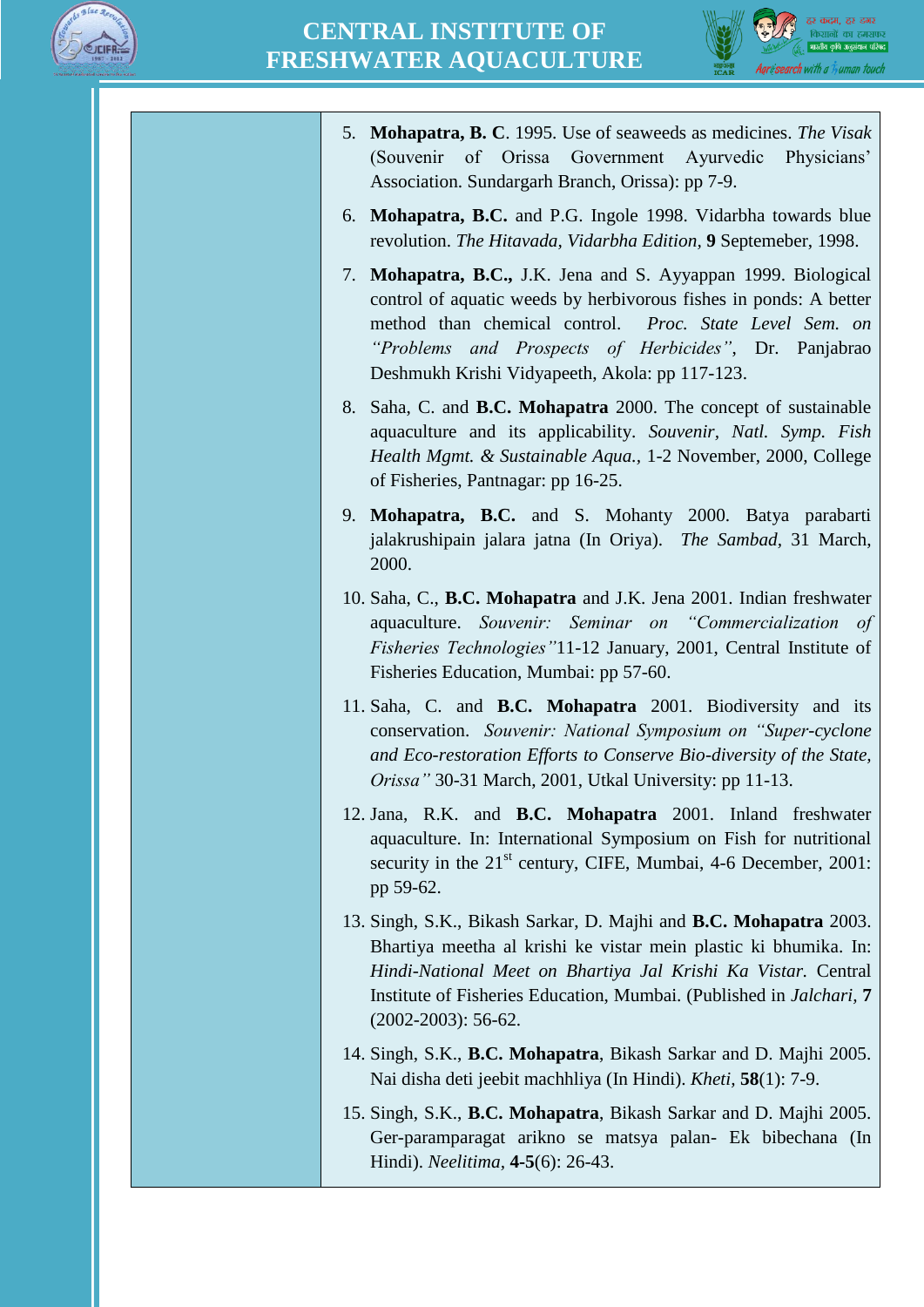



| 16. Verma, D.K., <b>B.C. Mohapatra</b> and S.D. Gupta 2005. Carp<br>hatchery prajanan pranali me nai disae (In Hindi). Neelitima, 4-<br>$5(6)$ : 18-20.                                                                                                                                                                                                                       |
|-------------------------------------------------------------------------------------------------------------------------------------------------------------------------------------------------------------------------------------------------------------------------------------------------------------------------------------------------------------------------------|
| 17. Mohapatra, B.C. 2006. Use of plastics in aquaculture. Journal of<br>Board of Secondary Education, Orissa (Foundation Day Special).<br>pp 59-65.                                                                                                                                                                                                                           |
| 18. Mohapatra, B.C. 2006. Portable carp hatchery. In: Souvenir of<br>Annual General Body Meeting- 2006. Odisha Fisheries Extension<br>Officers Association, Cuttack: pp 35-39.                                                                                                                                                                                                |
| 19. Sarangi, N., B.K. Das, B.C. Mohapatra, P. Patnaik, S. Ghosh,<br>D.K. Swain and A. Mallick 2008. Carp seed production under<br>extreme temperatures: An experience at Tanar Village, Orissa,<br>India. Fishing Chimes, $28(3)$ : 42-44 and 49.                                                                                                                             |
| 20. Mohapatra, B.C., Bikash Sarkar and N. Sarangi 2008. Portable<br>FRP carp hatchery technology: Successful adoption in India.<br>Fishing Chimes, $28(4)$ : 48-52.                                                                                                                                                                                                           |
| 21. Singh, S.K., B. Sarkar, D. Majhi, B.C. Mohapatra and P. K.<br>Aravindakshan 2008. Swachha jal matsya ke paribahan ke liye<br>FRP tank ek nabin upalabdh. In: Pragrahan Aur Sambadhan<br>Kendriya<br>Machhiki,<br>Machhiki<br>Pradyogiki<br>Santhan,<br>Visakhapatnam Anusandhan Kendra: 66-69. (In Hindi)                                                                 |
| 22. Sarangi, N., <b>B.C. Mohapatra</b> , S. Chandra, A. Mallick, P. Patnaik,<br>D.K. Swain, S. Ghosh and B.K. Das 2010. Floriculture-cum-<br>pisciculture - a means of improving livelihoods of poor people.<br>INFOFISH International, 2/2010 (March/April): 14-16.                                                                                                          |
| 23. Chandra, S., B.K. Das, B.C. Mohapatra, H.K. De, D.N.<br>Chattopadhay, P. Pattnaik, S. Ghosh, D. Swain, A. Mallick and N.<br>Sarangi 2010. Matsya Biz Utpadan Dwara Mahila Swayan<br>Sahayata Samuha Ka Sashatrikaran. Nilitima, 8-9(7): 74-76.                                                                                                                            |
| 24. Mohapatra, B.C., A.K. Sahu and P. Jayasankar 2011. Indian<br>freshwater aquaculture. In: Mohapatra, B.C. et al. (ed.)<br>Compendium, National Workshop on Portable FRP carp hatchery<br>technology, 11-13 July 2011, ICAR-AICRP on Application of<br>Plastics in Agriculture, Cooperating Centre at Central Institute of<br>Freshwater Aquaculture, Bhubaneswar: pp: 1-6. |
| 25. Mohapatra, B.C. and B. Sarkar 2011. FRP portable carp hatchery.<br>In: <i>Ibid.</i> , pp: 19-22.                                                                                                                                                                                                                                                                          |
| 26. Mohapatra, B.C. and S.K. Sahoo 2011. Captive breeding of carps<br>and portable hatchery operation. In: <i>Ibid.</i> , pp: 23-27.                                                                                                                                                                                                                                          |